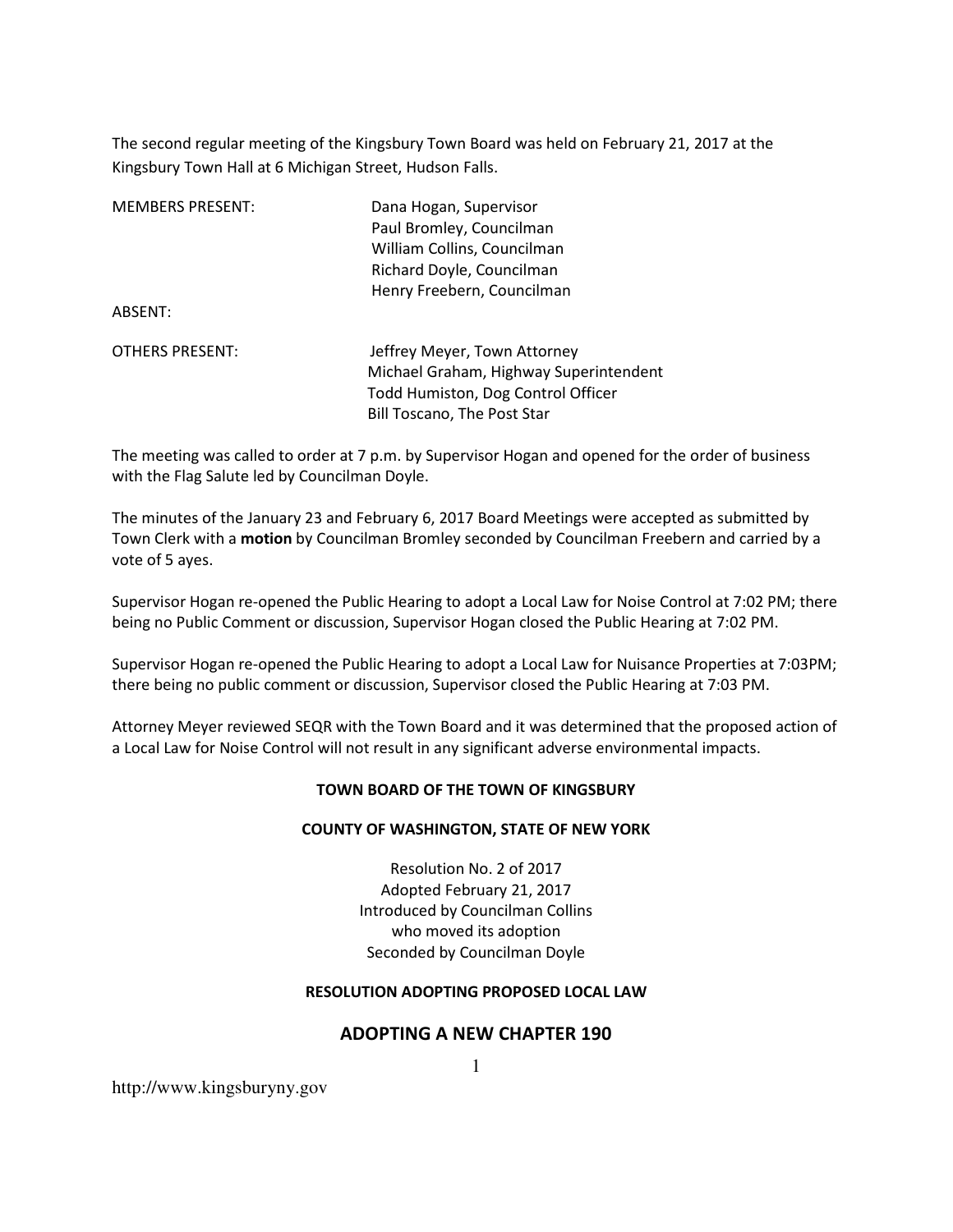### **OF THE CODE OF THE TOWN OF KINGSBURY**

### **ENTITLED "NOISE CONTROL LOCAL LAW"**

**WHEREAS**, pursuant to Section 10 of Municipal Home Rule Law and Section 130 of the Town Law, the Town Board of the Town of Kingsbury (the "Town") has the authority to adopt local laws in order to preserve, protect and promote the public health, safety and welfare of the community; and

**WHEREAS**, the Town Board hereby declares that the making, creation or maintenance of excessive or unreasonable noises within the Town affects and is a menace to public health, comfort, convenience, safety, welfare and the prosperity of the people of the Town; and

**WHEREAS,** the Town Board scheduled a public hearing to be held before the Town Board on January 23, 2017 at 7:00 p.m. at the Offices of the Town of Kingsbury, 6 Michigan Street, Hudson Falls, New York, to hear all interested parties regarding the adoption of a proposed Local Law enacting a new chapter in the Code of the Town of Kingsbury, titled "Noise Control"; and

**WHEREAS,** notice of said public hearing was duly posted and then published in *The Post Star*, the official newspaper of the Town, pursuant to and in conformance with Section 20 of the Municipal Home Rule Law; and

**WHEREAS,** said public hearing was duly held and all parties in attendance were permitted an opportunity to speak on behalf of or in opposition to the proposed Local Law; and

**WHEREAS**, the Town Board after reviewing the Short EAF and taking a hard look at the potential environmental impacts of the proposed Local Law, the Town Board issued a Negative Declaration in connection with its findings pursuant to the State Environmental Quality Review Act ("SEQRA"), as codified under 6 NYCRR Part 617 et. seq., relative to the adoption of the proposed Local Law, whereby the adoption thereof constitutes an Unlisted action that will not have any significant adverse impact upon the environment.

#### **NOW, THEREFORE BE IT**

**RESOLVED**, the Board, upon due deliberation of the proposed Local Law and the comments presented at the public hearing, finds that the adoption of the same shall be in the best interests of the residents, inhabitants and guests of the Town of Kingsbury.

**RESOLVED**, the proposed Local Law is hereby adopted, copies of which are attached hereto and made a part hereof; and be it further

**RESOLVED**, the Law shall take effect immediately upon its filing with the Office of the Secretary of State; and be it further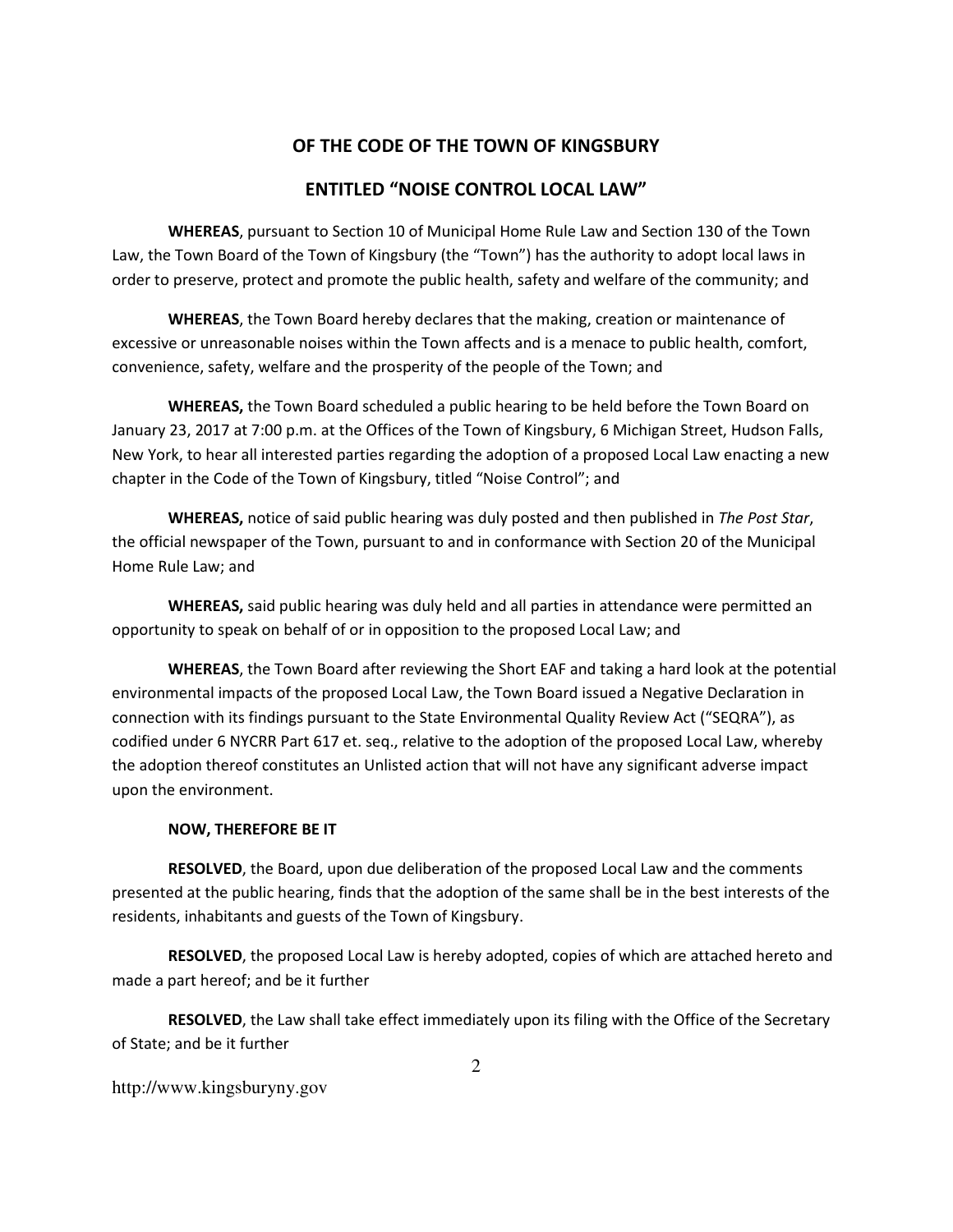**RESOLVED**, this resolution shall take effect immediately. PRESENT: Dana Hogan, Supervisor William R. Collins, Councilman Henry C. Freebern, Councilman Richard J. Doyle, Councilman Paul R. Bromley, Councilman AYES: 5 NAYES: 0

ABSENT: 0

{Seal}

Cynthia A. Bardin, Town Clerk Town of Kingsbury

\_\_\_\_\_\_\_\_\_\_\_\_\_\_\_\_\_\_\_\_\_\_

A **motion** by Councilman Freebern seconded by Councilman Doyle and carried by a vote of 5 ayes to adopt Local Law No. 1 of 2017:

### **TOWN OF KINGSBURY COUNTY OF WASHINGTON, STATE OF NEW YORK LOCAL LAW No. 1 of 2017**

### **A LOCAL LAW ADOPTING A NEW CHAPTER 190 OF THE CODE OF THE TOWN OF KINGSBURY ENTITLED "NOISE CONTROL"**

Be it enacted by the Town Board of the Town of Kingsbury as follows:

### **Chapter 190, NOISE CONTROL**

#### **ARTICLE I, General Provisions**

#### **§ 190-1. Short title.**

This chapter shall be known and may be cited as the "Town of Kingsbury Noise Control Law."

### **§ 190-2. Declaration of policy.**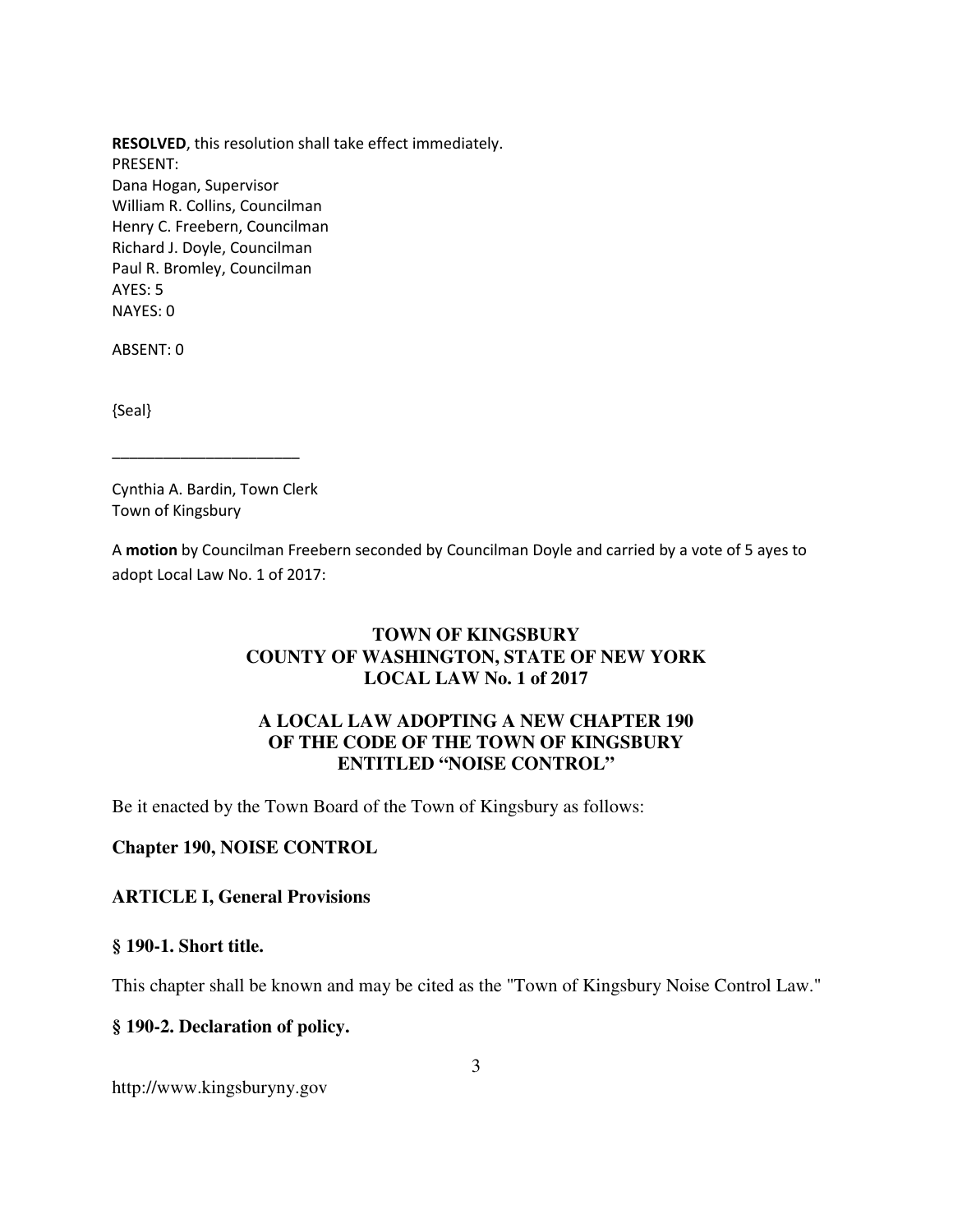It is hereby declared to be the public policy of the Town of Kingsbury ("the Town") to reduce the ambient noise level in the Town, so as to preserve, protect and promote the public health, safety and welfare, and the peace and quiet of the inhabitants of the Town, prevent injury to human, plant and animal life and property, foster the convenience and comfort of its inhabitants, and facilitate the enjoyment of the natural attractions of the Town. It is the public policy of the Town that every person is entitled to ambient noise levels that are not detrimental to life, health and enjoyment of his or her property. It is hereby declared that the making, creation or maintenance of excessive or unreasonable noises within the Town affects and is a menace to public health, comfort, convenience, safety, welfare and the prosperity of the people of the Town. The provisions and prohibitions hereinafter contained and enacted are for the above-mentioned purpose.

### **§ 190-3. Interpretation.**

This chapter shall be liberally construed so as to effectuate the purposes described in this chapter. Nothing herein shall abridge the powers and responsibilities of any Police Department or law enforcement agency to enforce the provisions of this chapter. Nothing herein shall be construed to abridge the emergency powers of any Health Department or the right of such department to engage in any necessary or proper activities.

### **§ 190-4. Definitions and word usage.**

A. All terminology defined herein which relates to the nature of sound and the mechanical detection and recording of sound is in conformance with the terminology of the American National Standards Institute (ANSI) or its successor body.

B. As used in this chapter, the following terms shall have the meanings indicated:

AGRICULTURAL EQUIPMENT -- Necessary equipment used to conduct an agriculture farm operation.

AGRICULTURAL FARM OPERATION -- As defined in § 65-2 of the Town Code.

AMBIENT NOISE -- The all-encompassing noise associated with a given environment, being usually a composite of sounds from many sources.

A-WEIGHTED SOUND LEVEL -- The sound pressure level in decibels as measured on a sound level meter using the A-weighted network. The level so read is designated "dBA."

COMMERCIAL AREA -- A group of commercial properties and the abutting public right-ofway and public spaces.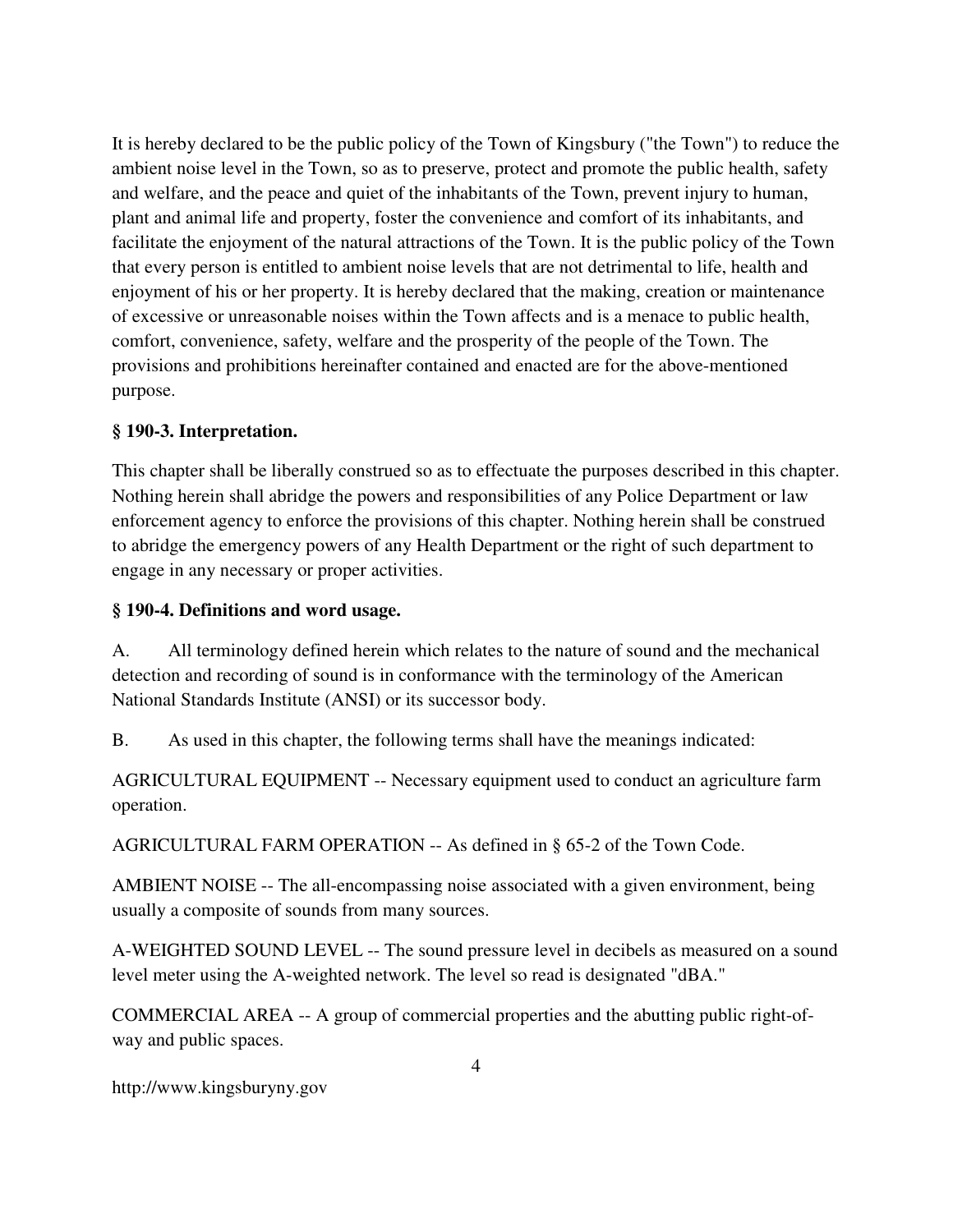COMMERCIAL PROPERTY -- Any premises, property, or facility involving traffic in goods or furnishings of services for sale or profit, including but not limited to:

- $(1)$  Dining and/or drinking establishments;
- (2) Banking and other financial institutions;
- (3) Establishments for providing retail services;
- (4) Establishments for providing wholesale services;
- (5) Establishments for recreation and entertainment;
- (6) Office buildings;
- (7) Transportation;
- (8) Warehouses;
- (9) Hotels and/or motels.

CONSTRUCTION -- Any activity necessary or incidental to the erection, demolition, assembling, altering, installing or equipping of buildings, public or private highways, roads, premises, parks, utility lanes or other property, including but not limited to related activities such as land clearing, grading, earthmoving, excavating, blasting, filling and landscaping, but not including agriculture.

"dBA" -- The abbreviation designating the unit of sound level as measured by a sound level meter using the A-weighting, also known as "dBA." All references to "decibel" or "db" shall be presumed to mean "dBA" unless otherwise specified.

DECIBEL -- The practical unit of measurement for sound pressure level. The number of decibels of a measured sound is equal to 20 times the logarithm to the base 10 of the ratio of the sound pressure of the measured sound to the sound pressure of a standard sound (20 micropascals), abbreviated "dB."

DEMOLITION -- Any dismantling, intentional destruction, or removal of buildings or structures.

EMERGENCY -- Any occurrence or circumstances involving actual or imminent physical or property damage which demands immediate action.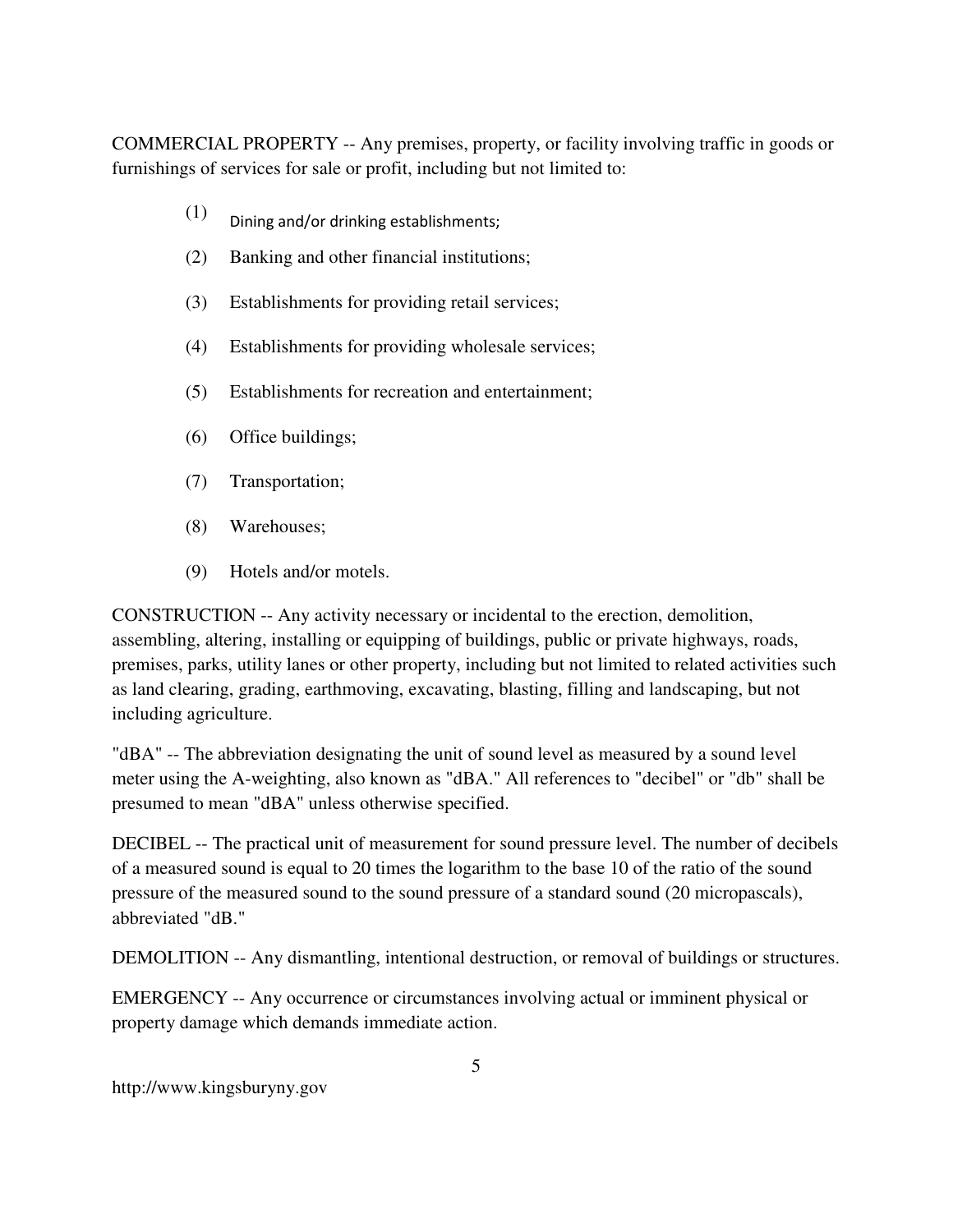EMERGENCY WARNING DEVICE -- Any sound signal device that is to warn of an emergency.

EMERGENCY WORK -- Any work or action necessary to deliver essential services, including, but not limited to, repairing water, gas, electricity, telephone, sewer facilities, or public transportation facilities, removing fallen trees on public rights-of-way, dredging of waterways or abating life-threatening conditions.

FREQUENCY -- The number of sound pressure oscillations per second, expressed in hertz, abbreviated "Hz."

Leq – This represents the average sound level of a varying sound taken over a specified period of time.  $L_{eq}$  is the equivalent continuous sound which contains the same sound energy as the time varying sound being measured.

 $L_{\text{max}}$  – The highest value displayed on a sound meter during a noise measurement period with the meter set on FAST response.

MOTOR VEHICLE -- Any vehicle that is propelled or drawn on land by an engine or motor.

MUFFLER -- A device or system for abating the sound of escaping gasses of an internal combustion engine.

MULTI-DWELLING UNIT BUILDING -- Any building wherein there are two (2) or more dwelling units.

NOISE -- Any sounds of such level and duration as to be or tend to be injurious to human health or welfare, or which would unreasonably interfere with the enjoyment of life or property throughout the Town.

NOISE DISTURBANCE -- Any sound which:

- (1) Endangers or injures the safety or health of humans or animals; or
- (2) Annoys or disturbs a reasonable person of normal sensitivities; or
- (3) Endangers or injures personal or real property.

PERSON -- Any individual, association, partnership, corporation or other entity and includes any officer, employee, department or agency of the above.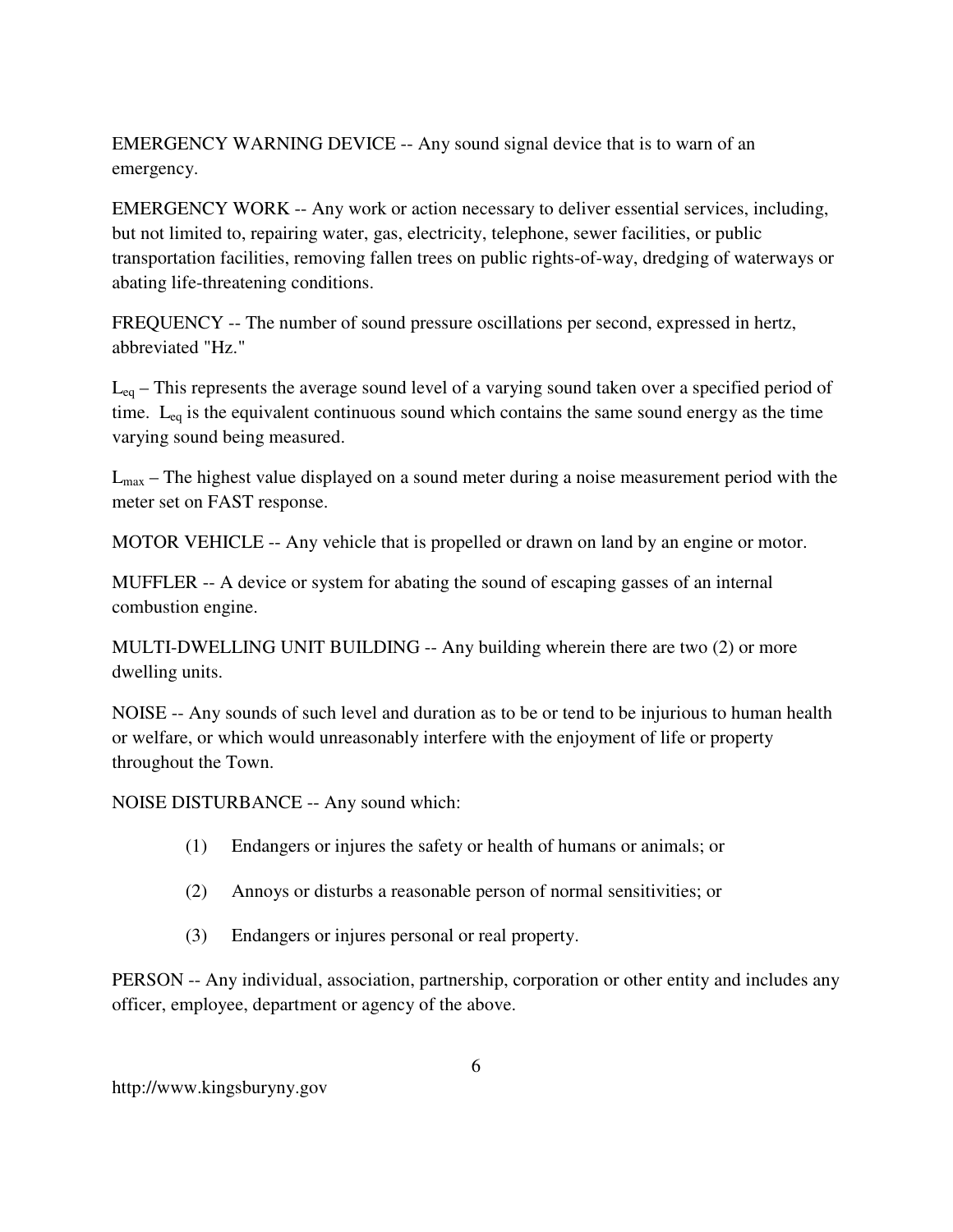PLAINLY AUDIBLE -- Any sound that can be detected by a person using his or her unaided hearing faculties. As an example, if the sound source under investigation is a portable or personal vehicular sound amplification or reproduction device, the enforcement officer need not determine the title of a song, specific words, or the artist performing the song. The detection of the rhythmic base component of the music is sufficient to constitute a plainly audible sound.

PUBLIC RIGHT OF WAY -- Any street, avenue, boulevard, road, highway, sidewalk, alley, or boardwalk, that is leased, owned or controlled by a governmental entity, no matter how designated.

PUBLIC SPACE -- Any real property or structures thereon that are owned, leased, or controlled by a governmental entity.

REAL PROPERTY LINE -- Either:

- (1) The imaginary line, including its vertical extension, that separates one parcel of real property from another; or
- (2) The vertical and horizontal boundaries of a dwelling unit that is one in a multi dwelling unit building.

RESIDENTIAL AREA -- A group of residential properties and the abutting public rights-of-way and public spaces.

RESIDENTIAL PROPERTY -- Property used for human habitation.

SOUND -- An oscillation in pressure, particle displacement, particle velocity or other physical parameter, in a medium with internal forces that causes compression and rarefaction of that medium. The description of sound may include any characteristic of such sound, including duration, intensity and frequency.

SOUND LEVEL -- The weighted sound pressure level obtained by the use of a sound level meter and frequency weighting network, such as A, B, or C as specified in American National Standards Institute (ANSI) specifications for sound level meters. If the frequency weighting employed is not indicated, the A-weighting shall apply.

SOUND LEVEL METER -- Any instrument, including a microphone, amplifier, an output meter, and frequency weighting networks for the measurement of noise and sound levels in a specific manner and which complies with standards established by the American National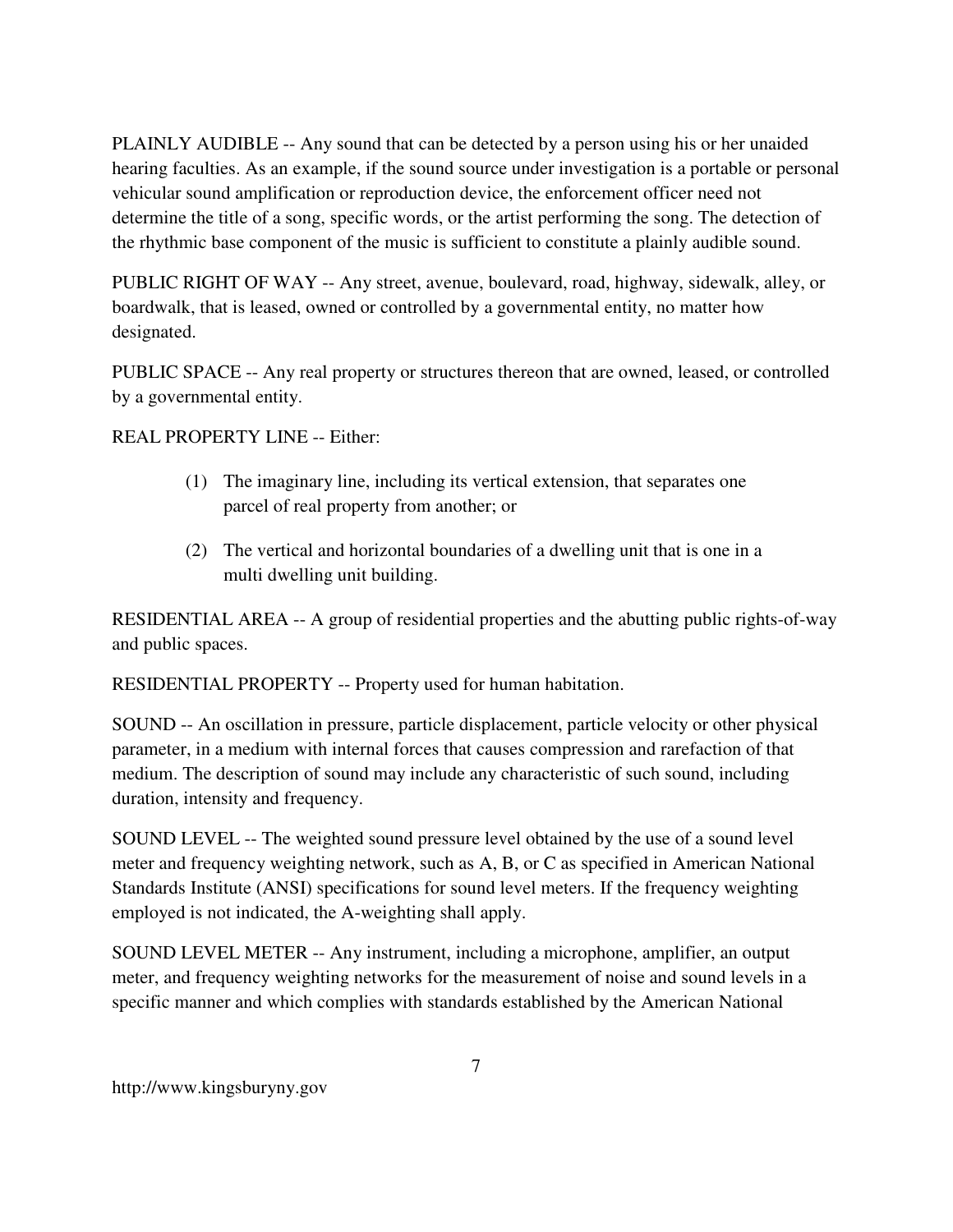Standards Institute (ANSI) specifications for sound level meters, which complies with Type I or Type II standards.

SOUND PRESSURE LEVEL -- The level of a sound measured in dB units with a sound level meter which has a uniform ("flat") response over the band of frequencies measured.

SOUND REPRODUCTION DEVICE -- Any device that is designed to be used or is actually used for the production or reproduction of sound, including but not limited to any amplified musical instrument, radio, television, tape recorder, phonograph, loudspeaker, public-address system or any other sound-amplifying device.

SOUND SOURCE -- Any person, animal, device, operation, process, activity, or phenomenon which emits or causes sound.

UNREASONABLE NOISE -- Any sound which is defined in §§ 190-5, 190-6, or 190-7 herein as unreasonable.

VIBRATION -- An oscillatory motion of solid bodies of deterministic or random natures described by displacement, velocity or acceleration with respect to a given reference point.

## **ARTICLE II, Prohibited Acts**

### **§ 190-5. Unreasonable noise prohibited.**

No person shall make, cause, allow, or permit to be made any unreasonable noise within the geographical boundaries of the Town or within those areas over which the Town has jurisdiction except as otherwise provided herein. The standards to be considered in determining whether an unreasonable noise exists include, but are not limited to, the following:

A. The volume of the noise;

- B. The frequency of the noise;
- C. Whether the noise is unusual and incongruous with the surrounding environment;
- D. The volume and frequency of the ambient noise, if any;

E. The proximity of the noise source to any residential, educational, medical, religious or judicial facility;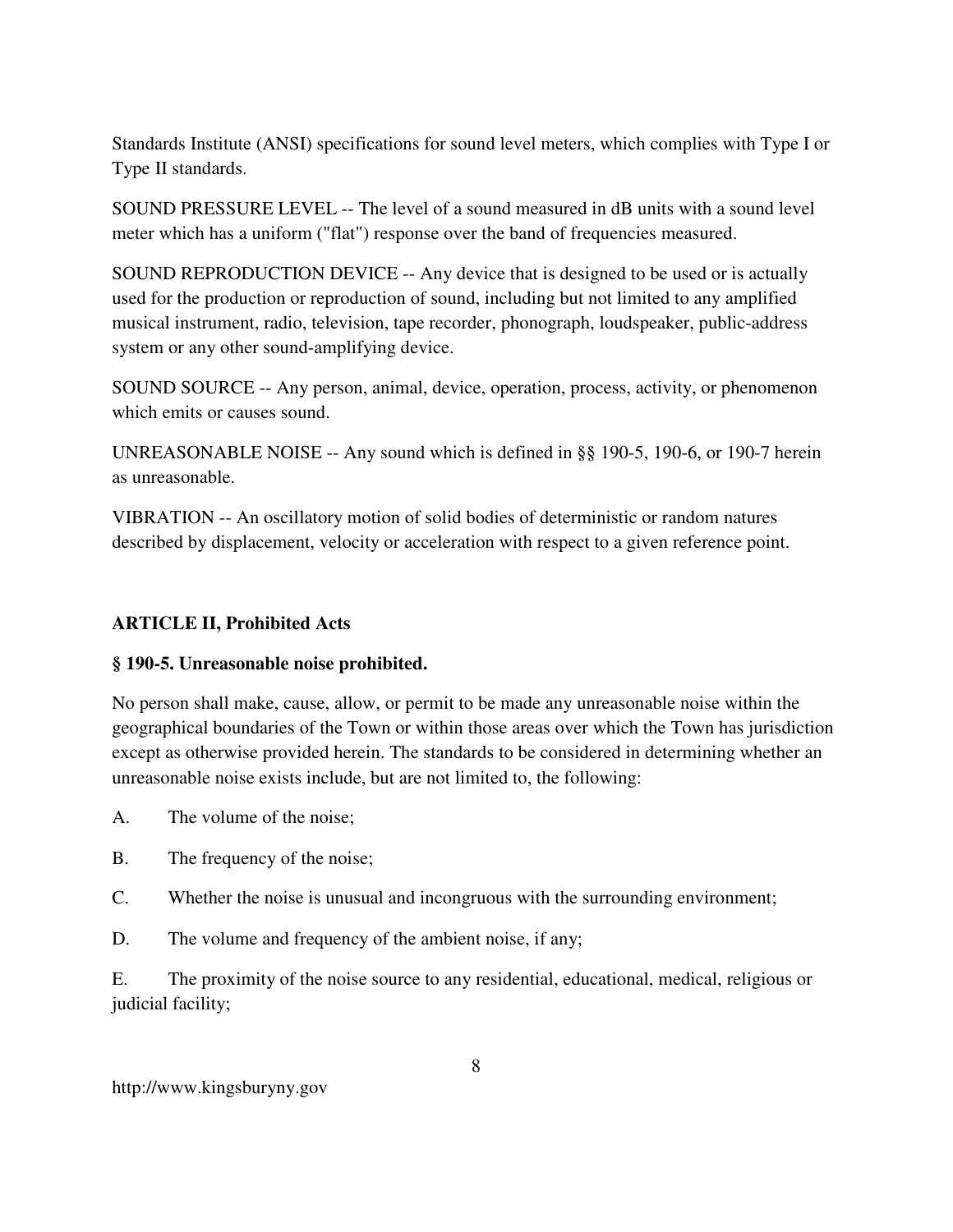F. The use, nature and character of the zoning district of the immediate area where, the noise source exists;

G. The time of day or night the noise occurs; and

H. The duration of the noise.

### **§ 190-6. Specific acts considered to be unreasonable noise.**

In addition to the general prohibitions set forth in § 190-5 hereof, any of the following acts and causes thereof which either annoy, disturb, injure or endanger the comfort, repose, health, peace or safety of a reasonable person of normal sensibilities are declared to be in violation of this chapter and to constitute unreasonable noise:

A. Sound-reproduction systems: operating, playing or permitting the operation or playing of any radio, phonograph, tape player, compact disc player, digital music player, television, receiver or similar device that reproduces or amplifies sound in such a manner as to create a noise disturbance for any person other than the operator of the device.

B. Loudspeakers and public-address systems: using or operating any loudspeaker, publicaddress system or similar device between the hours of 10:00 p.m. and 7:00 a.m. of the following day such that the sound therefrom creates a noise disturbance across a residential real property line.

C. Animals and birds: owning, possessing or harboring any animal or bird that frequently or for continued duration makes or creates a noise disturbance across a residential real property line. A noise disturbance is created by a dog barking, howling, crying or whining, continually for ten (10) minutes or intermittently for thirty (30) minutes.

D. Loading and unloading: loading, unloading, opening, closing or other handling of boxes, crates, containers, bales, cans, drums, refuse or similar objects or the pumped loading or unloading of materials in liquid, gaseous, powder or pellet form between the hours of 10:00 p.m. and 7:00 a.m. the following day when the sound therefrom creates a noise disturbance across a residential real property line.

E. Motor vehicles:

(1) operating or permitting the operation of any motor vehicle so out of repair or in such a condition as to create a noise disturbance or that is otherwise not in compliance with the provisions of any state or federal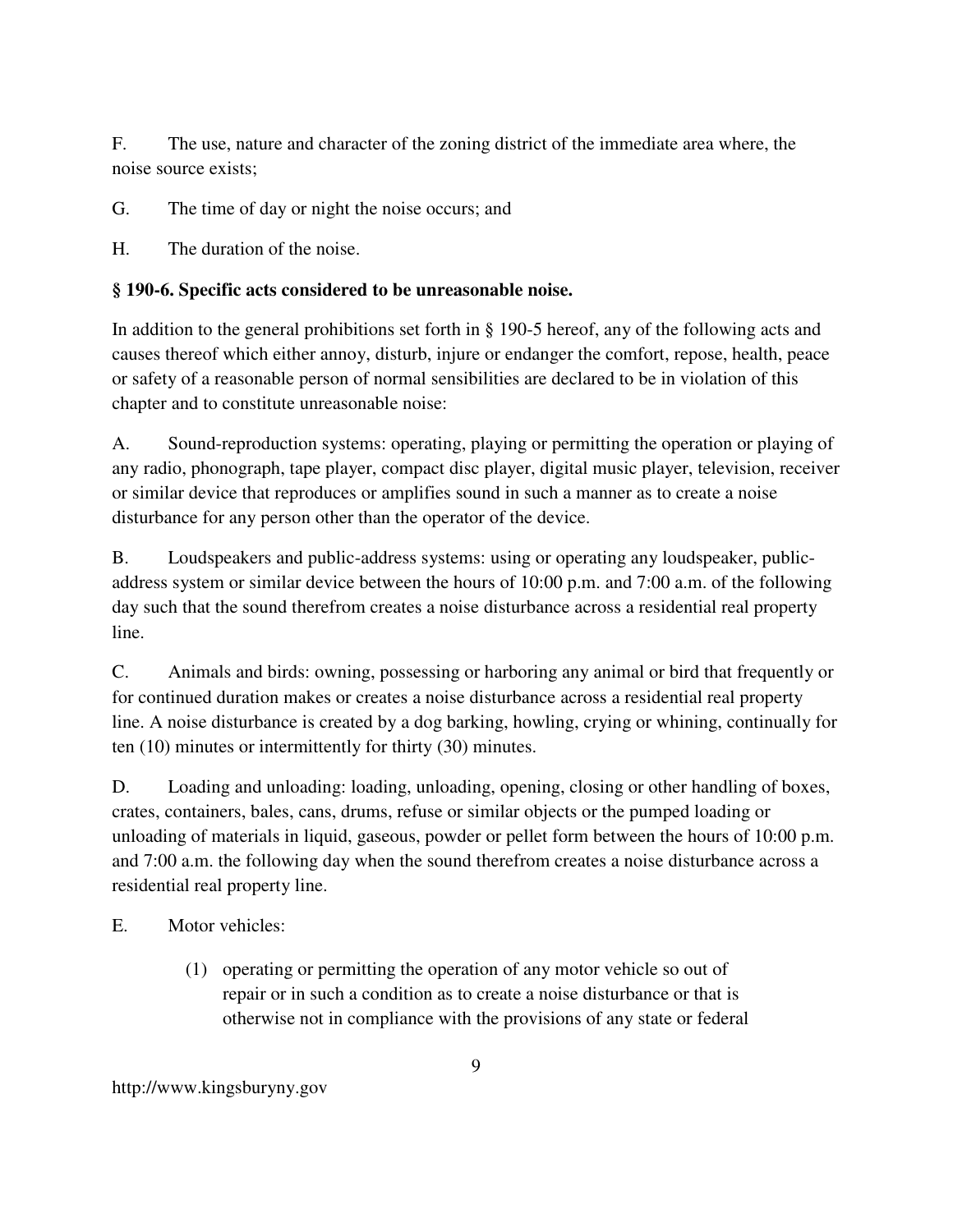law, including but not limited to §§ 375 and 386 of the New York State Vehicle and Traffic Law;

- (2) spinning or squealing the tires of any motor vehicle; or
- (3) allowing noise from a motor vehicle alarm to continue in excess of fifteen (15) minutes' duration after it has been activated.

F. Construction, repair and demolition: operating or permitting the operation of any tool or equipment used in construction, repair, demolition or excavation between the hours of 10:00 p.m. and 7:00 a.m. the following day. Such operation does not constitute a violation if the tool or equipment is used in an emergency situation or if the tool or equipment is equipped with a functioning muffler or if the operator is issued a variance pursuant to Article VI of this chapter.

G. Sound devices on public transportation: operating, playing or permitting the operation or playing of any radio, phonograph, tape player, compact disc player, digital music player, television receiver or similar device on or in any method of public transportation in such a manner that the sound from such device is audible to any other person.

H. Miscellaneous sound producers: creating or emitting a noise which constitutes a noise disturbance by any manner, including but not limited to a horn, siren, whistle, yell, shout, bell, musical instrument, tool, engine, etc.

## **§ 190-7. Prima facie evidence of noise disturbance.**

The following shall be considered prima facie evidence of noise disturbance:

A. Any 30 minute Leq measurement taken at a residential property, arising from another residential property, above 55 dBA during the time period commencing at 7 a.m. and ending at 10 p.m.

B. A regular or periodic Lmax measurement taken at a residential property, arising from another residential property above 65 dBA during the time period commencing at 7 a.m. and ending at 10 p.m.

C. A 30 minute Leq measurement taken at a residential property, arising from another residential property, above 45 dBA during the time period commencing at 10:00 p.m. and ending at  $7:00$  a.m.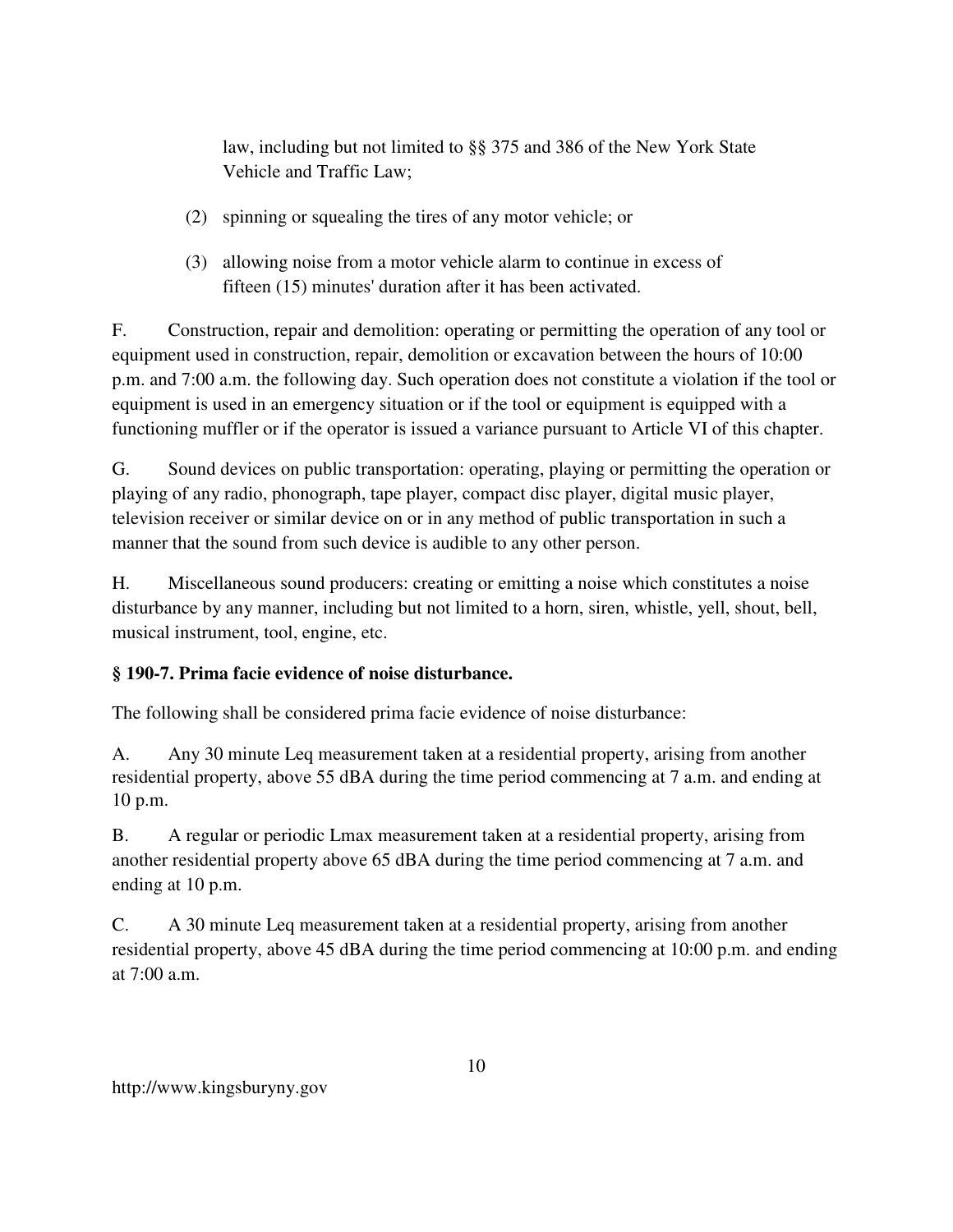D. A regular or periodic Lmax measurement taken at a residential property, arising from another residential property above 55 dBA during the time period commencing at 7 am and ending at 10 pm.

E. A 30 minute Leq measurement taken at a residential property, arising from a commercial or industrial property, above 60 dBA during the time period commencing at 7 a.m. and ending at 10 p.m.

F. A regular or periodic Lmax measurement taken at a residential property, arising from a commercial or industrial property above 75 dBA during the time period commencing at 7 a.m. and ending at 10 p.m.

G. A 30 minute Leq measurement taken at a residential property, arising from a commercial or industrial property, above 45 dBA during the time period commencing at 10:00 p.m. and ending at 7:00 a.m.

H. A regular or periodic Lmax measurement taken at a residential property, arising from a commercial or industrial property above 55 dBA during the time period commencing at 7 am and ending at 10 pm.

I. A 1 minute Leq measurement of a sound reproductive device level in or from a motor vehicle exceeding 50 dBA as measured from the nearest curb or edge of the roadway or be plainly audible more than 25 feet in any direction from the motor vehicle from which the sound emanates.

# **ARTICLE III, Exceptions**

## **§ 190-8. Exceptions.**

Regardless of the decibel limits or the time of day or night, the provisions of this chapter shall not apply to:

A. Sound and vibration emitted for the purpose of alerting people in an emergency.

B. Sound and vibration emitted in the performance of correcting an emergency.

C. Sounds created by bells or chimes of a church, synagogue or other house of worship, when a part of a religious observance or service.

D. Sounds created by any government agency by the use of emergency warning devices.

E. Sound from agricultural equipment when operated in an agricultural farm operation.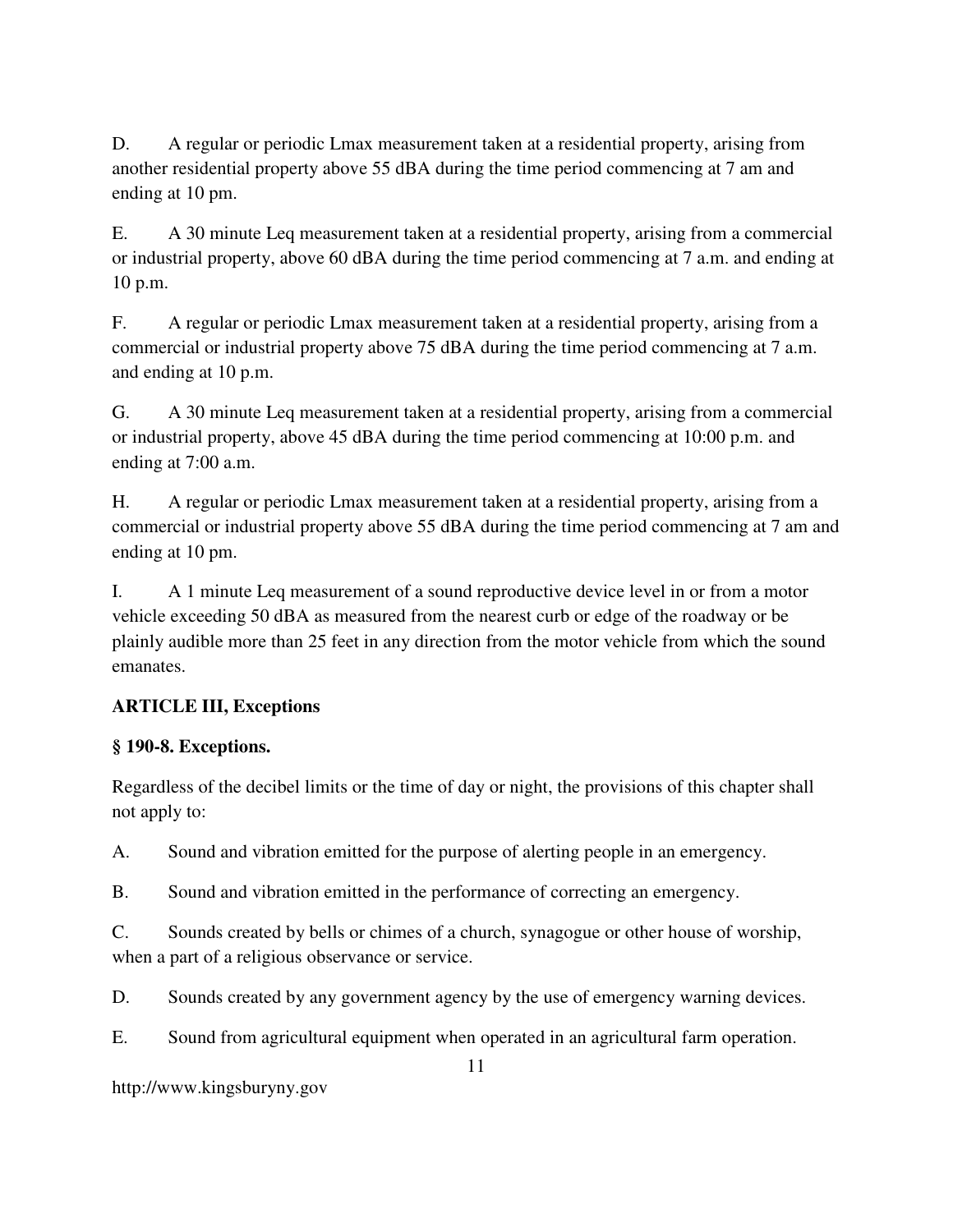F. Sounds from domestic power tools, or lawn and garden equipment when operated with a muffler.

G. Sound from snow blowers, snow throwers, and snow plows when operated with a muffler for the purpose of snow removal.

H. Sound from a burglar alarm of any building or residence, provided such burglar alarm shall terminate its operation within fifteen minutes after it has been activated.

I. Sound generated by Town sponsored concerts and events designed to promote the health, safety or welfare of the citizens of the Town.

J. Sound generated by School sponsored concerts and events designed to promote the health, safety or welfare of the citizens of the Town.

# **ARTICLE IV, Enforcement**

## **§ 190-9. Enforcement and administration.**

The noise control requirements established by this chapter shall be administered and enforced jointly by Town Code Enforcement Officers, any police officer as defined by NYS Criminal Procedure Law, and such other employees and/or officials authorized by the Town Board. An alleged violation of the provisions of this chapter may be established upon the verbal or written complaint of at least one person or as personally observed by such Town Code Enforcement Officers, any police officer as defined by NYS Criminal Procedure Law, or such other employees and/or officials authorized by the Town Board. Town Code Enforcement Officers, any police officer as defined by NYS Criminal Procedure Law, or such other employees and/or officials authorized by the Town Board may issue an order requiring abatement of any source of sound alleged to be in violation of this chapter. Such abatement must be made within a reasonable time period and according to the conditions prescribed by the officer. Violation of any provision of this chapter or of an abatement order shall be cause for a summons to be issued.

## **ARTICLE V, Penalties**

### **§ 190-10. Penalties for offenses.**

A. Any person who violates any provision of this chapter shall be deemed guilty of a violation and, upon conviction thereof, shall be subject to penalties in the following manner: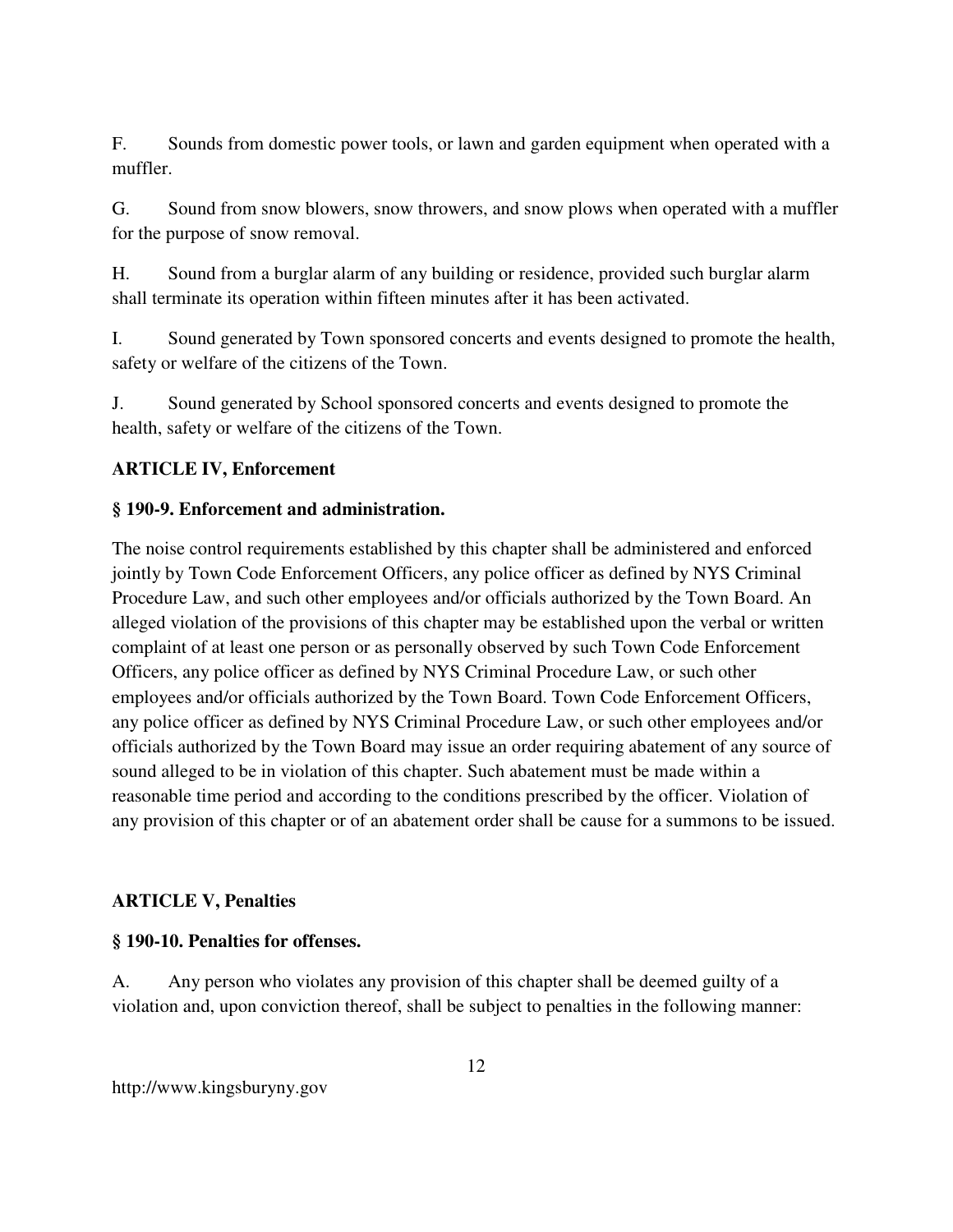- (1) Upon a first conviction, by a fine not less than \$50 and not more than \$250 or by imprisonment for a period not to exceed seven days, or by both such fine and imprisonment.
- (2) Upon a second conviction, by a fine not less than \$100 and not more than \$1,000 or by imprisonment for a period not to exceed 10 days, or by both such fine and imprisonment.
- (3) Upon a third or subsequent conviction, by a fine not less than \$250 and not more than \$3,000 or by imprisonment for a period not to exceed 15 days, or by both such fine and imprisonment.

B. If the violation is of a continuing nature, each day during which it occurs shall constitute an additional, separate and distinct violation.

# **ARTICLE VI, Variances**

## **§ 190-11. Application for special variance.**

A. The Town Zoning Board of Appeals shall have the authority to grant special variances for limited times and purposes of this chapter.

B. Any person who owns or operates any stationary noise source may file an application with the Town Code Enforcement Officer for a special variance from any of the provisions of this chapter. The application shall consist of a letter signed by the applicant and shall contain information, including but not limited to:

- (1) The name and address of the applicant;
- (2) The nature and location of the noise source for which such application is made;
- (3) The reason for which the permit of variance is requested, including the hardship that will result to the applicant or the public if the permit of variance is not granted;
- (4) The nature and intensity of noise that will occur during the period of the variance;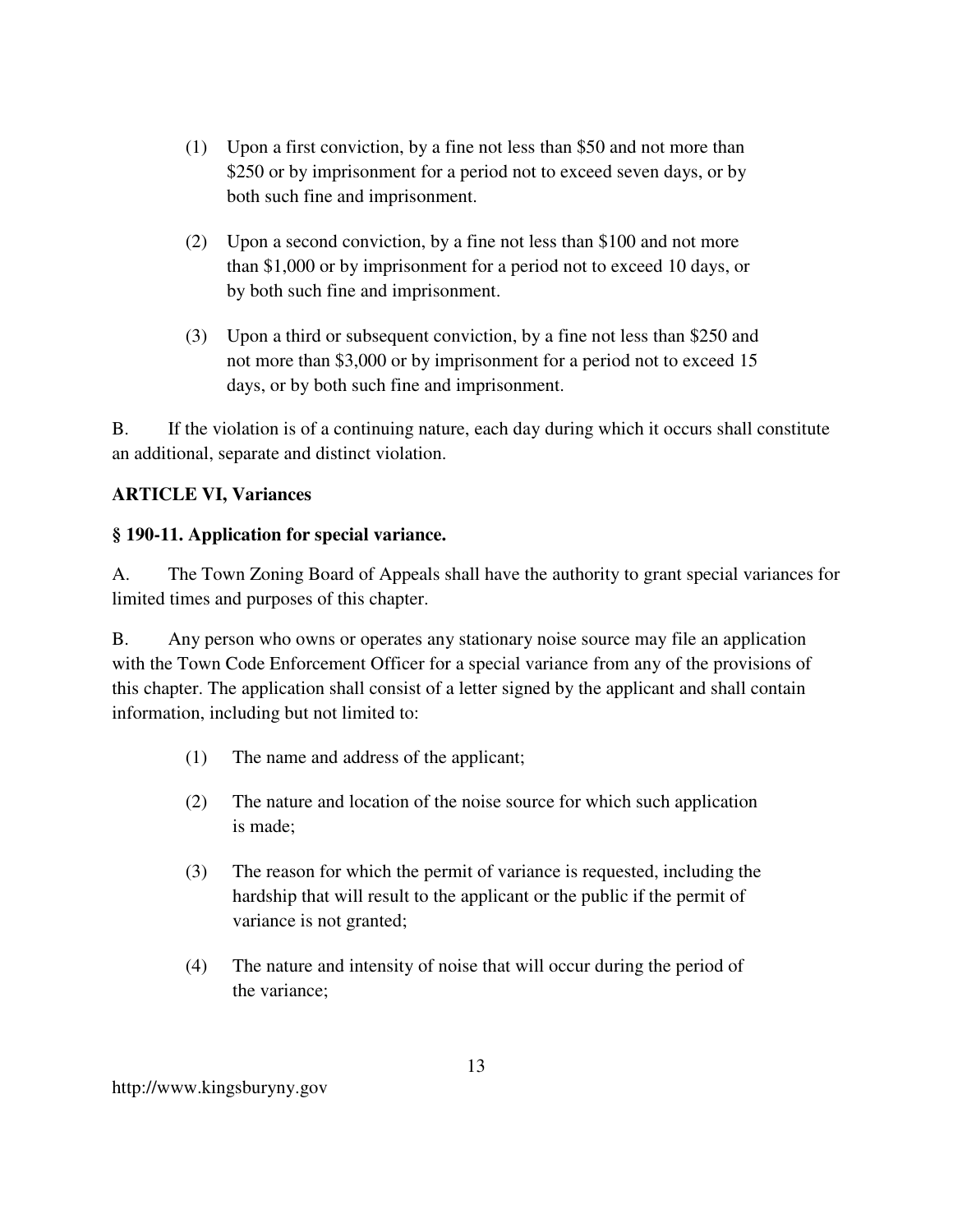- (5) The section or sections of this chapter for which the permit of variance shall apply;
- (6) A description of interim noise control measures to be taken by the applicant to minimize noise and the impact occurring therefrom;
- (7) A specific schedule of noise control measures;
- (8) A presentation of adequate proof that noise levels occurring during the period of the variance will not constitute a danger to public health;
- (9) A presentation of adequate proof that compliance with this chapter would impose an arbitrary or unreasonable hardship upon the applicant without equal or greater benefit to the public;
- (10) The names and addresses of all owners of contiguous land within 500 feet of the premises. The applicant in like manner shall give notice of the application by certified mail, return receipt requested, to all property owners surrounding the sound source site within a radius of 500 feet from the borders of said site; and
- (11) A filing fee of \$25.

C. The applicant's failure to supply the required information required by this article shall be cause for rejection of the application.

D. The duration of the permit of a special variance shall not exceed one (1) year but may be limited by the Zoning Board of Appeals to any period of time up to one (1) year.

### **§ 190-12. Public hearing and decision.**

Upon prior reasonable public notice, the Zoning Board of Appeals shall hold a hearing on the special variance application. The Zoning Board of Appeals, upon reviewing all input from the hearing and obtaining any additional data or information as deemed necessary, shall then pass upon the application by resolution. The decision shall be transmitted to the Town Code Enforcement Officer, who will advise the applicant of such decision by transmitting a copy of the special variance application to the applicant, with the decision and conditions, if any, imposed by the Zoning Board of Appeals attached.

#### **§ 190-13. Applicant to obtain other necessary permits.**

14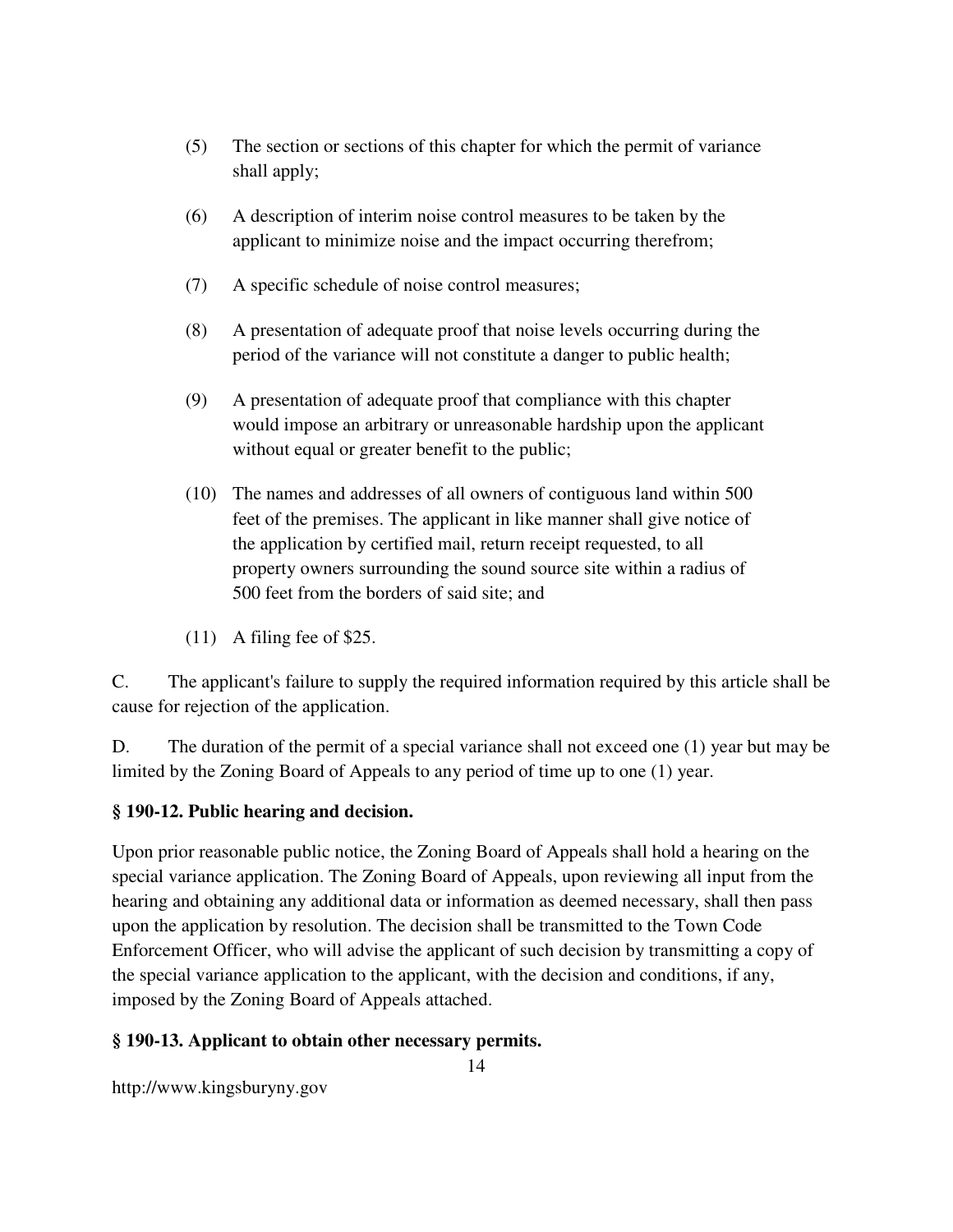This chapter does not preclude the necessity of the applicant to obtain the approval or permit required by any other agency before proceeding with the action approved under the approved special variance. No action may be initiated by the applicant until such time that other permits, as may be required, are issued.

### **§ 190-14. Variance to be available for inspection.**

The applicant or the applicant's agent shall have readily available the approved special variance at the location or site for which the variance has been issued and shall show same to any agent of the Town whenever requested.

### **§ 190-15. Activity open to inspection.**

Activity conducted under the special variance shall be open to inspection at any time by any agent of the Town.

**§ 190-16.** Revocation of Variance.

The permit of a special variance may be revoked by the Zoning Board of Appeals if:

A. There is a violation of one (1) or more conditions of the variance;

B. There is a material misrepresentation of fact in the permit application; or

C. There is a material change in any of the circumstances relied upon by the Zoning Board of Appeals in granting the variance.

## **§ 190-17. Powers and duties of Zoning Board of Appeals.**

A. In determining whether to grant or deny the application, the Zoning Board of Appeals shall balance the hardship to the applicant, the community and other persons of not granting the variance against the adverse impact on the health, safety and welfare of persons affected, the adverse impact on the property affected and any other adverse impacts of granting the special variance.

B. In connection with this section the Zoning Board of Appeals shall cause the taking of sound level readings in the event that there shall be any dispute as to the sound levels prevailing or to prevail at the sound source site.

C. The Zoning Board of Appeals shall have the power to impose restrictions, conditions and the recording of covenants upon any sound source site, including time limits on permitted activity in the event that it shall grant any variance hereunder.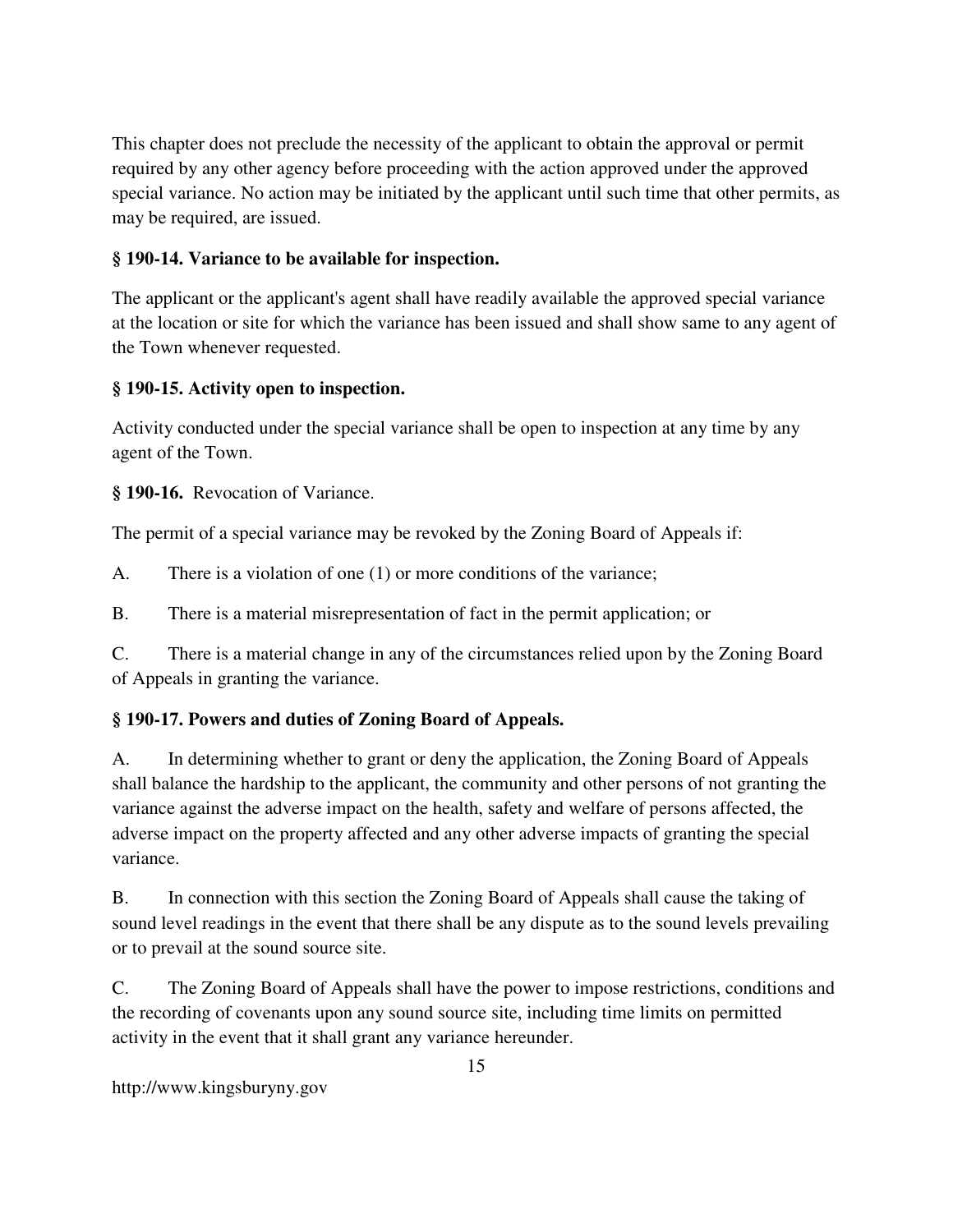#### **§ 190-18. Severability.**

If any clause, sentence, paragraph, subdivision, section, or part of this law or the application thereof to any person, individual, corporation, firm, partnership, entity, or circumstance shall be adjudged by any court of competent jurisdiction to be invalid or unconstitutional, such order or judgment shall not affect, impair or invalidate the remainder thereof, but shall be confined in its operation to the clause, sentence, paragraph, subdivision, section, or part of this law, or in its application to the person, individual, corporation, firm, partnership, entity, or circumstance directly involved in the controversy in which such order or judgment shall be rendered.

#### **§ 190-19. Effective Date.**

This Local Law shall take effect upon filing with the New York State Secretary of State.

Attorney Meyer reviewed SEQR with the Town Board and it was determined that the proposed action of a Local Law for Nuisance Properties will not result in any significant adverse environmental impacts.

#### **TOWN BOARD OF THE TOWN OF KINGSBURY**

#### **COUNTY OF WASHINGTON, STATE OF NEW YORK**

Resolution No. 3 of 2017

Adopted February 21, 2017

Introduced by Councilman Freebern

who moved its adoption

Seconded by Councilman Doyle

#### **RESOLUTION ADOPTING PROPOSED LOCAL LAW**

### **ADOPTING A NEW CHAPTER 192**

### **OF THE CODE OF THE TOWN OF KINGSBURY**

### **ENTITLED "NUISANCE PROPERTIES"**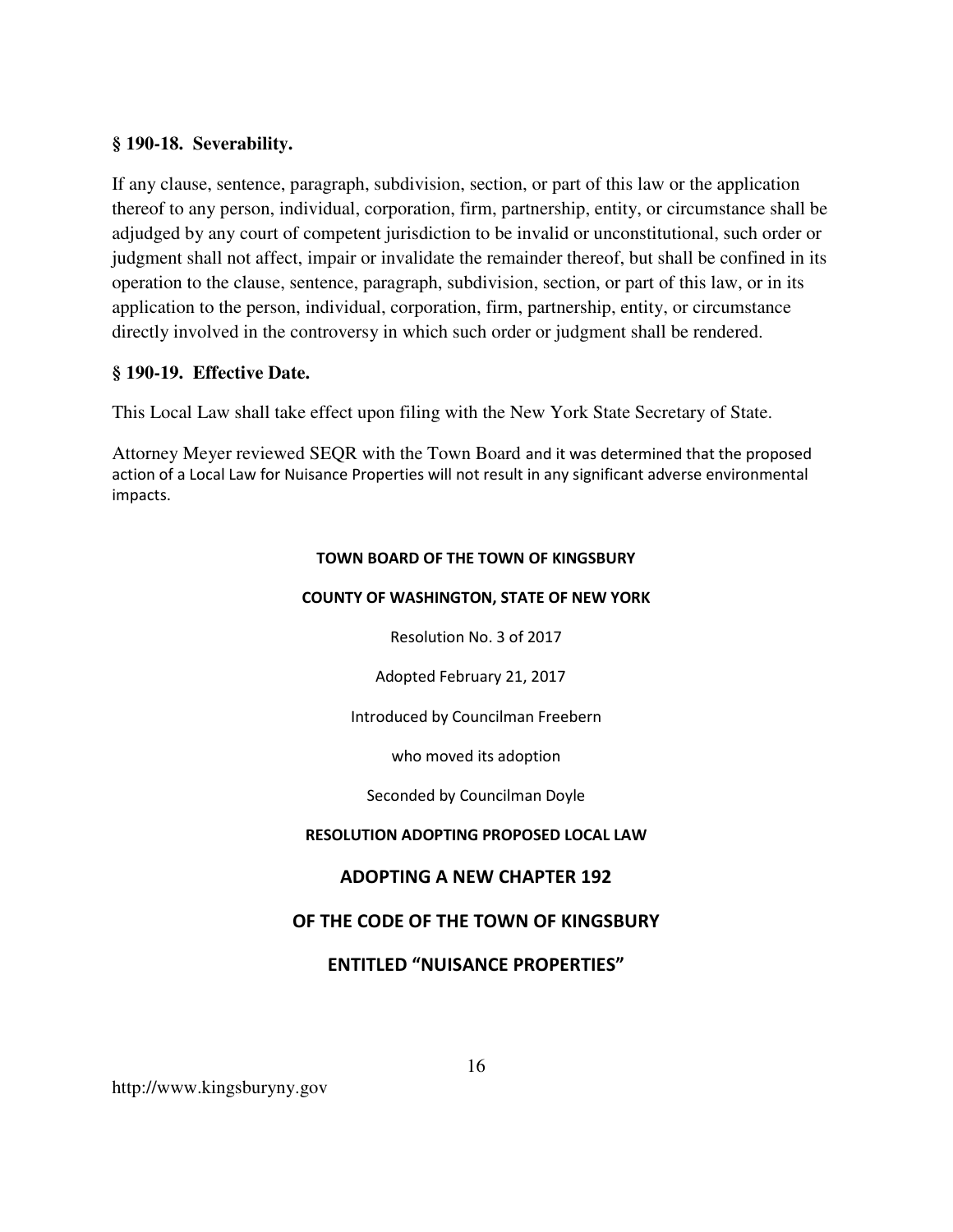**WHEREAS**, pursuant to Section 10 of Municipal Home Rule Law and Section 130 of the Town Law, the Town Board of the Town of Kingsbury (the "Town") has the authority to adopt local laws in order to preserve, protect and promote the public health, safety and welfare of the community; and

**WHEREAS**, the Town Board finds that public nuisances exist in the Town of Kingsbury in the operation and use of certain property, including residential premises, in violation of such laws as the Penal Law of the State of New York, the New York State Uniform Fire Prevention and Building Code and the Code of the Town of Kingsbury, which nuisances substantially and seriously interfere with the interest of the public in the quality of life and total community environment, commerce in the Town, property values and public health, safety, peace, comfort, conveniences and general welfare; and

**WHEREAS,** the Town Board scheduled a public hearing to be held before the Town Board on July 18, 2016 at 7:00 p.m. at the Offices of the Town of Kingsbury, 6 Michigan Street, Hudson Falls, New York, to hear all interested parties regarding the adoption of a proposed Local Law enacting a new chapter in the Code of the Town of Kingsbury, regulating Nuisance Properties; and

**WHEREAS,** notice of said public hearing was duly posted and then published in *The Post Star*, the official newspaper of the Town, pursuant to and in conformance with Section 20 of the Municipal Home Rule Law; and

**WHEREAS,** said public hearing was duly held and all parties in attendance were permitted an opportunity to speak on behalf of or in opposition to the proposed Local Law; and

**WHEREAS**, the Town Board after reviewing the Short EAF and taking a hard look at the potential environmental impacts of the proposed Local Law, the Town Board issued a Negative Declaration in connection with its findings pursuant to the State Environmental Quality Review Act ("SEQRA"), as codified under 6 NYCRR Part 617 et. seq., relative to the adoption of the proposed Local Law, whereby the adoption thereof constitutes an Unlisted action that will not have any significant adverse impact upon the environment.

#### **NOW, THEREFORE BE IT**

**RESOLVED**, the Board, upon due deliberation of the proposed Local Law and the comments presented at the public hearing, finds that the adoption of the same shall be in the best interests of the residents, inhabitants and guests of the Town of Kingsbury.

**RESOLVED**, the proposed Local Law is hereby adopted, copies of which are attached hereto and made a part hereof; and be it further

**RESOLVED**, the Law shall take effect immediately upon its filing with the Office of the Secretary of State; and be it further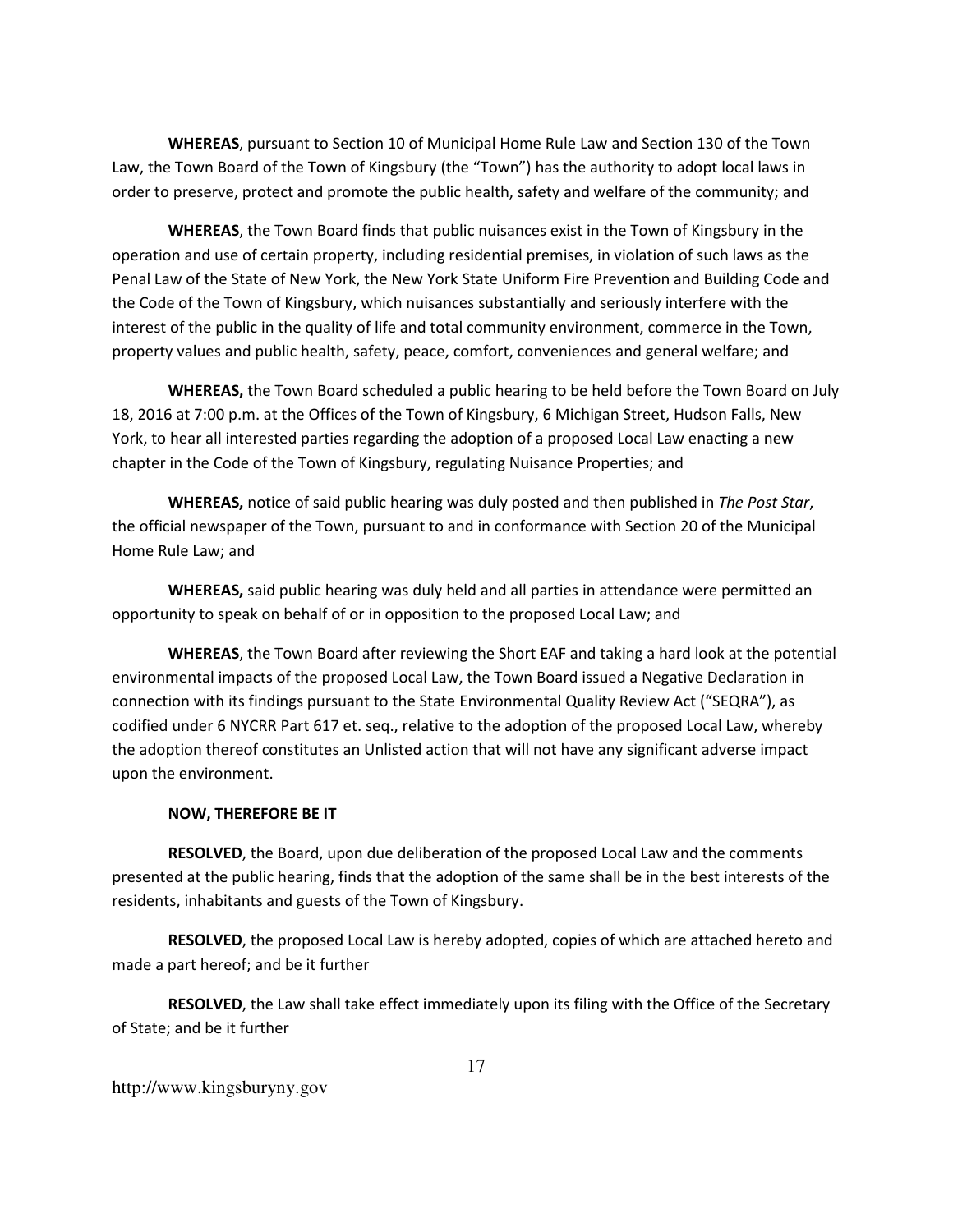#### **RESOLVED**, this resolution shall take effect immediately.

PRESENT:

Dana Hogan, Supervisor

William R. Collins, Councilman

Henry C. Freebern, Councilman

Paul R. Bromley, Councilman

Richard J. Doyle, Councilman

AYES: 5

NAYES: 0

ABSENT: 0

{Seal}

Cynthia A. Bardin, Town Clerk

\_\_\_\_\_\_\_\_\_\_\_\_\_\_\_\_\_\_\_\_\_\_

Town of Kingsbury

A **motion** by Councilman Freebern seconded by Councilman Bromley and carried by a vote of 5 ayes to adopt the following:

### **TOWN OF KINGSBURY**

#### **COUNTY OF WASHINGTON, STATE OF NEW YORK**

### **LOCAL LAW No. 2 of 2017**

### **A LOCAL LAW ADOPTING A NEW CHAPTER 192**

#### **OF THE CODE OF THE TOWN OF KINGSBURY**

#### **ENTITLED "NUISANCE PROPERTIES"**

18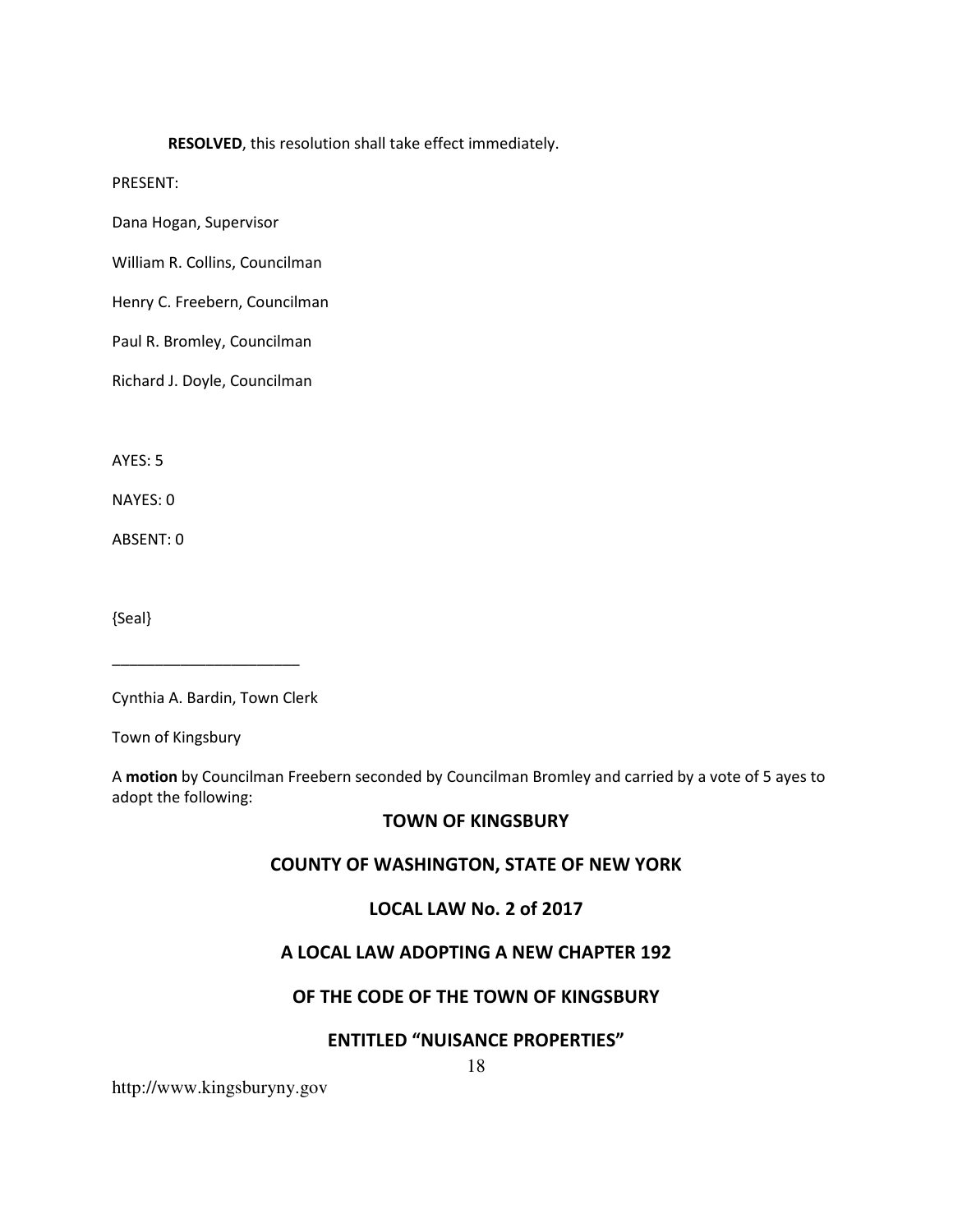Be it enacted by the Town Board of the Town of Kingsbury, as follows:

### **§ 192-1. Declaration of legislative findings.**

The Town Board finds that public nuisances exist in the Town of Kingsbury in the operation and use of certain property, including residential premises, in violation of such laws as the Penal Law of the State of New York, the New York State Uniform Fire Prevention and Building Code and the Code of the Town of Kingsbury, which nuisances substantially and seriously interfere with the interest of the public in the quality of life and total community environment, commerce in the Town, property values and public health, safety, peace, comfort, conveniences and general welfare.

Specifically, the deterioration of some properties and the activities and patterns of behavior engaged in by certain individuals threaten the quality of life for the residents of the Town. The Town Board further finds that the continued occurrence of such activities and violations is detrimental to the health, safety and welfare of the residents of the Town of Kingsbury and of the businesses thereof and the visitors thereto. It is the purpose of this chapter to authorize the Town to create one standardized procedure for securing legal and equitable remedies and reform relating to the subject matter encompassed by this chapter and to strengthen existing laws on the subject. In so doing, this chapter shall authorize the Town to impose sanctions and penalties for such public nuisances and remediate the same. Such powers may be exercised either in conjunction with, or apart from, the powers contained in other laws without prejudice to the use of procedures and remedies available under such other laws.

The Town Board further finds that the sanctions and penalties and remedial measures authorized herein constitute a supplementary and suitable method of law enforcement in response to the rapidly expanding presence of public nuisances. These sanctions, penalties and remedial measures are reasonable and necessary in order to protect the health and safety of the residents of the Town and to promote the general welfare of the community.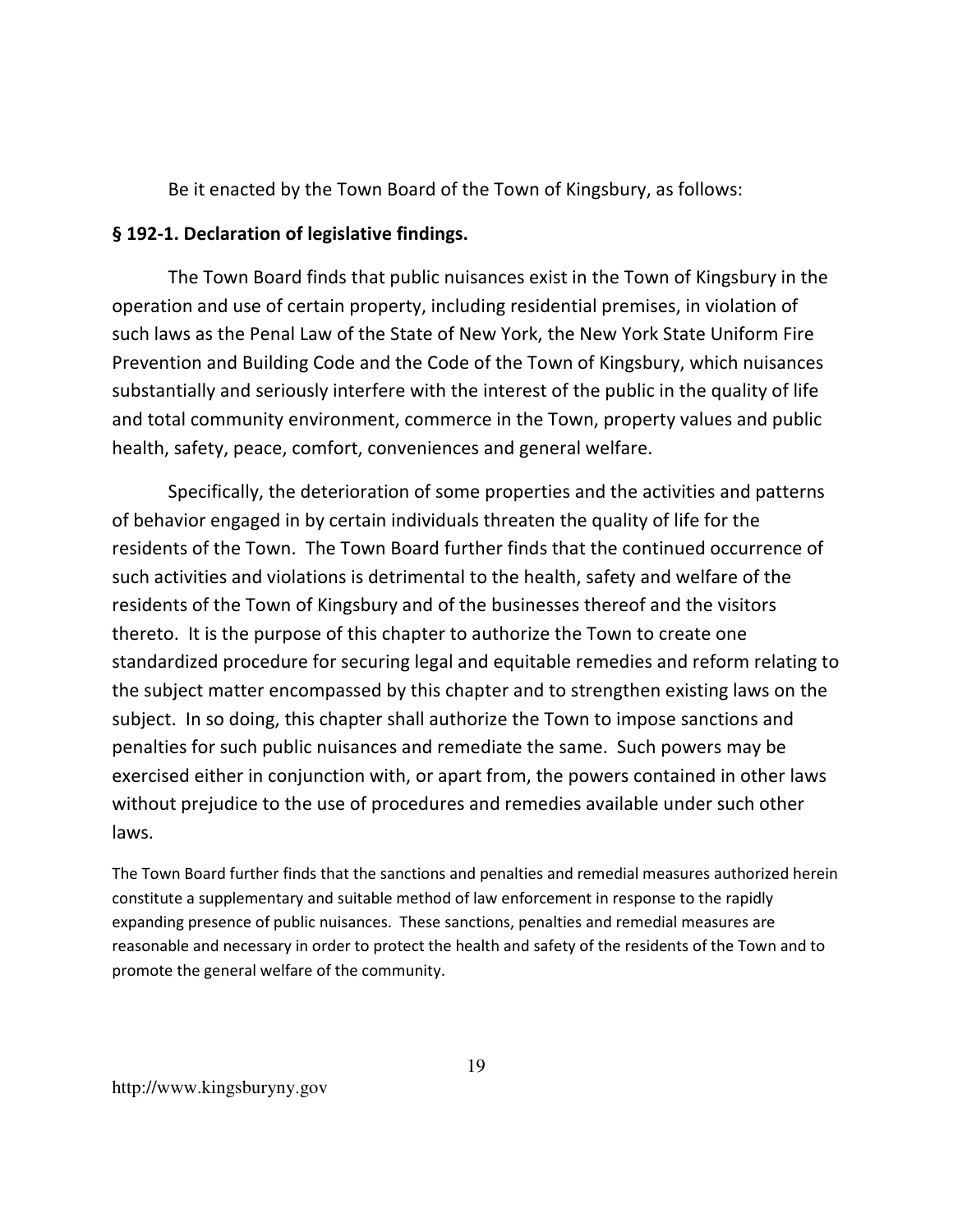## **§ 192-2. Public nuisance defined.**

A. A public nuisance is declared to exist where behavior in the use of or on the premises unreasonably interferes with the health, safety, peace, comfort or convenience of the general community, occurring within a period of six months of such frequency or duration that the continued occupancy of the premises presumes continuation of such unreasonable interference regardless of whether or not any person has been convicted for violation of any provisions of the Penal Law of the State of New York, the New York State Uniform Fire Prevention and Building Code or the Code of the Town of Kingsbury.

B. A public nuisance is declared to exist whenever, through violations of any of the following, provisions resulting from separate incidents at a building, structure or place, 12 or more points are accumulated within a period of six months or 18 or more points within a period of 12 months in accordance with the following point system. For a Multi-Dwelling Unit with Four (4) or more units a public nuisance is declared to exist whenever, through violations of any of the following, provisions resulting from separate incidents at a building, structure or place, 18 or more points are accumulated within a period of six months or 24 or more points within a period of 12 months in accordance with the following point system. Where more than one violation occurs during a single incident, the total points for the incident shall be the highest point value assigned to any single violation.

- (1) The following violations shall be assigned a point value of six points:
	- (a) Article 120 of the Penal Law assault and related offenses.
	- (b) Article 125 of the Penal Law homicide and related offenses.
	- (c) Article 130 of the Penal Law- Sex Offenses
	- (d) Article 140 of the Penal Law Burglary and related offenses
	- (e) Sections 165.40, 165.45, 165.50, 165.52 and 165.54 of the Penal Law - criminal possession of stolen property.
	- (f) Sections 170.65 and 170.70 of the Penal Law forgery of and illegal possession of a vehicle identification number.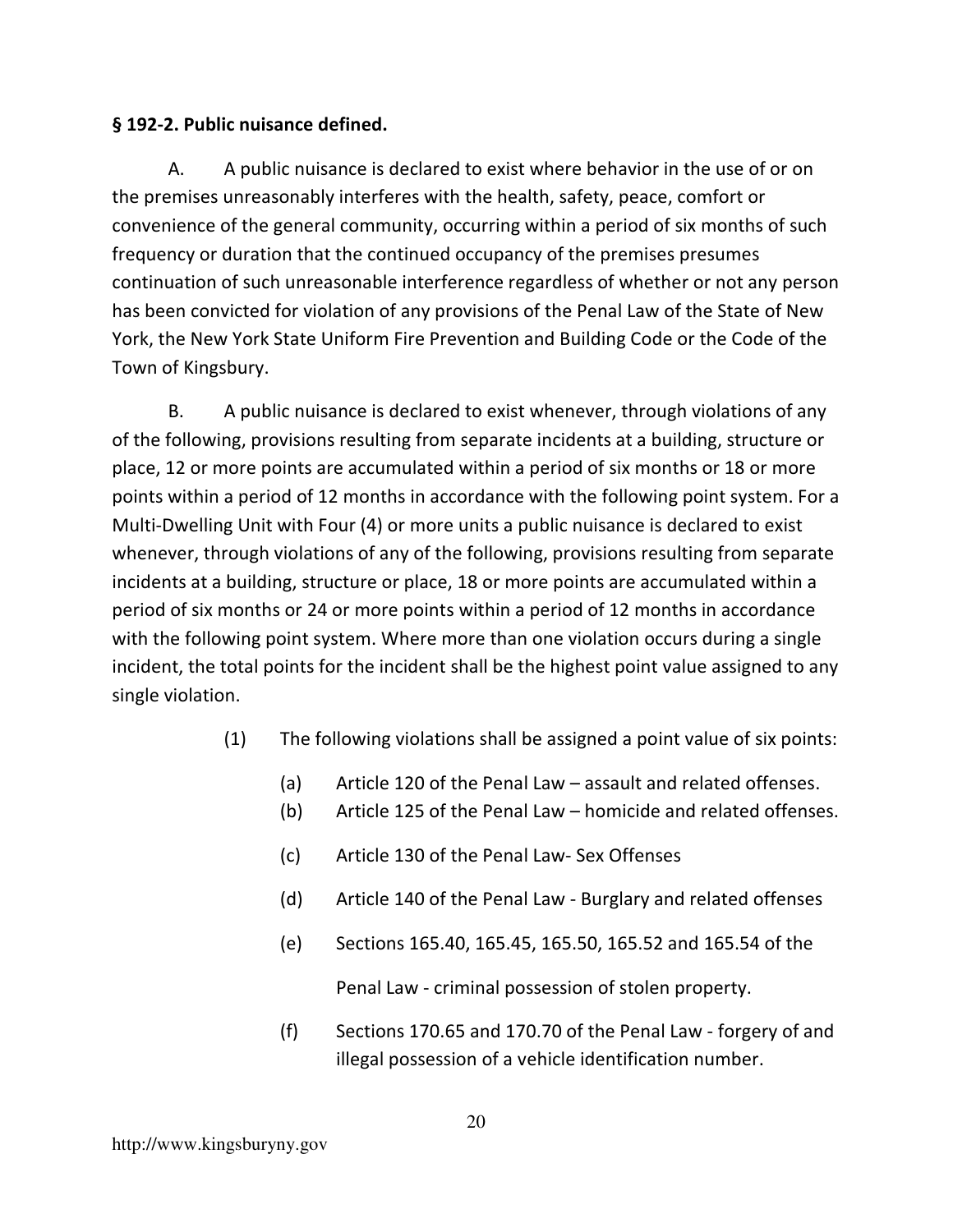- (g) Article 178 of the Penal Law criminal diversion of prescription medications and prescriptions.
- (h) Article 220 of the Penal Law controlled substances offenses.
- (i) Article 221 of the Penal Law offenses involving marihuana.
- (j) Article 225 of the Penal Law gambling offenses.
- (k) Article 230 of the Penal Law prostitution offenses.
- (l) Section 240.20 of the Penal Law disorderly conduct.
- (m) Section 240.36 of the Penal Law loitering in the first degree.
- (n) Sections 260.20 and 260.21 of the Penal Law unlawfully dealing with a child.
- (o) Article 263 of the Penal Law sexual performance by a child.
- (p) Article 265 of the Penal Law firearms and other dangerous weapons.
- (q) Possession, Use, Sale and/or offer for sale of any alcoholic beverage in violation of Article 18 of the Tax Law or of any cigarette or tobacco products in violation of Article 20 of the Tax Law.
- (r) Section 415-a of the Vehicle and Traffic Law vehicle dismantlers.
- (s) Section 65 of the Alcohol Beverage Control Law.
- (t) Section 155.25 of the Penal Law petit larceny.

(u) Section 240.26 of the Penal Law - harassment in the second degree.

(v) Section 260.10 of the Penal Law - endangering the welfare of a child.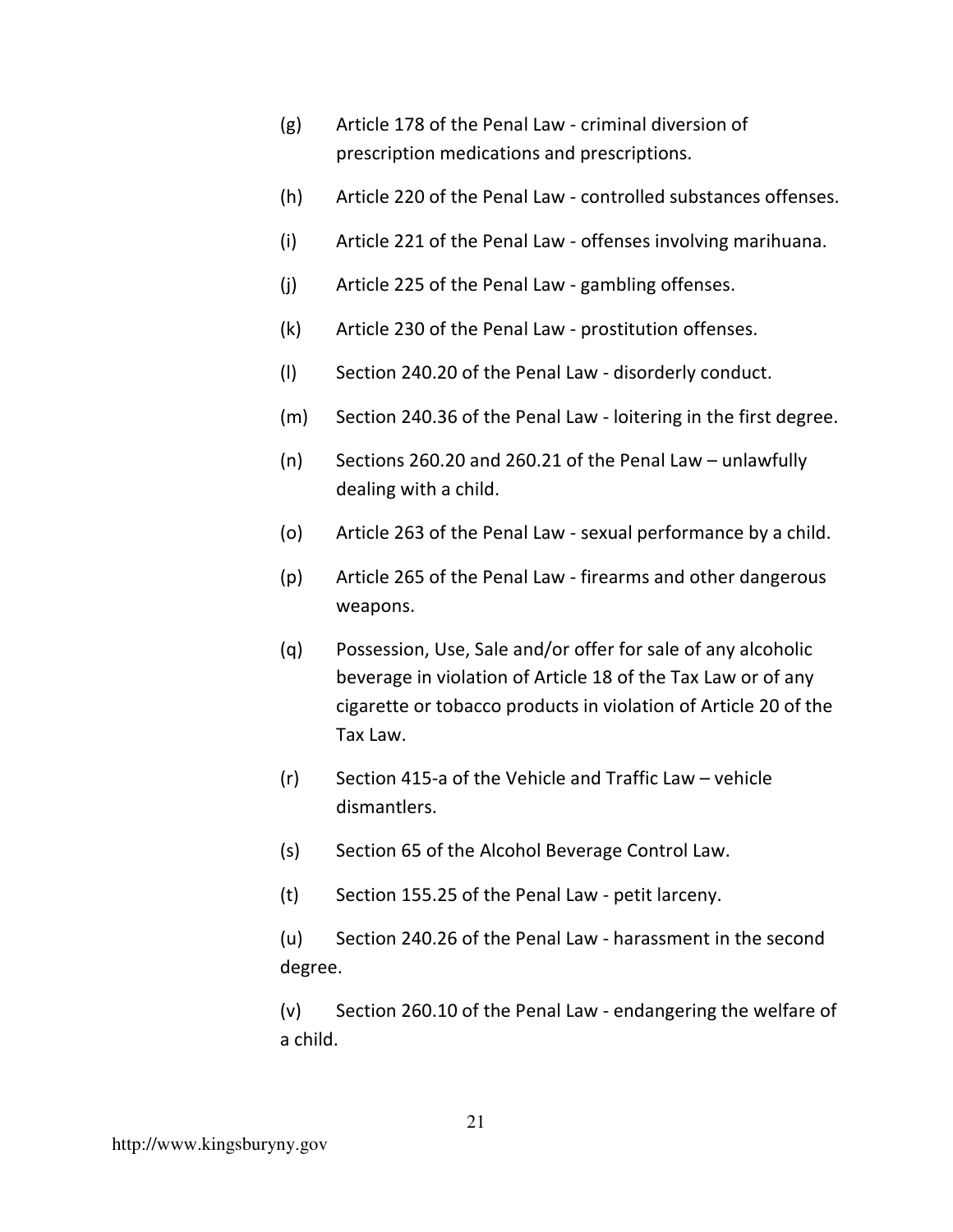(w) Article 145 of the Penal Law - criminal mischief and related offenses.

- (2) The following violations shall be assigned a point value of three points:
	- (a) Chapter 75 of the Town Code Animal Control
	- (b) Chapter 80 of the Town Code Assemblies, Mass Public
	- (c) Chapter 95 of the Town Code Building Construction and Fire Prevention
	- (d) Chapter 100 of the Town Code Buildings, Unsafe
	- (e) Chapter 136 of the Town Code Firearms
	- (f) Chapter 151 of the Town Code Furnaces, Outdoor
	- (g) Chapter 155 of the Town Code Games of Chance
	- (h) Chapter 162 of the Town Code Hazardous Wastes
	- (i) Chapter 168 of the Town Code Health and Sanitations
	- (j) Chapter 174 of the Town Code Junkyards
	- (k) Chapter 185 of the Town Code Mobile Homes
	- (l) Chapter 190 of the Town Code Noise Control
	- (m) Chapter 196 of the Town Code Peddling and Soliciting
	- (n) Chapter 210 of the Town Code Sewers
	- (o) Chapter 222 of the Town Code Solid Waste
	- (p) Chapter 230 of the Town Code Stormwater Management
	- (q) Chapter 240 of the Town Code Subdivision of Land
	- (r) Chapter 244 of the Town Code Swimming Pools
	- (s) Chapter 270 of the Town Code Water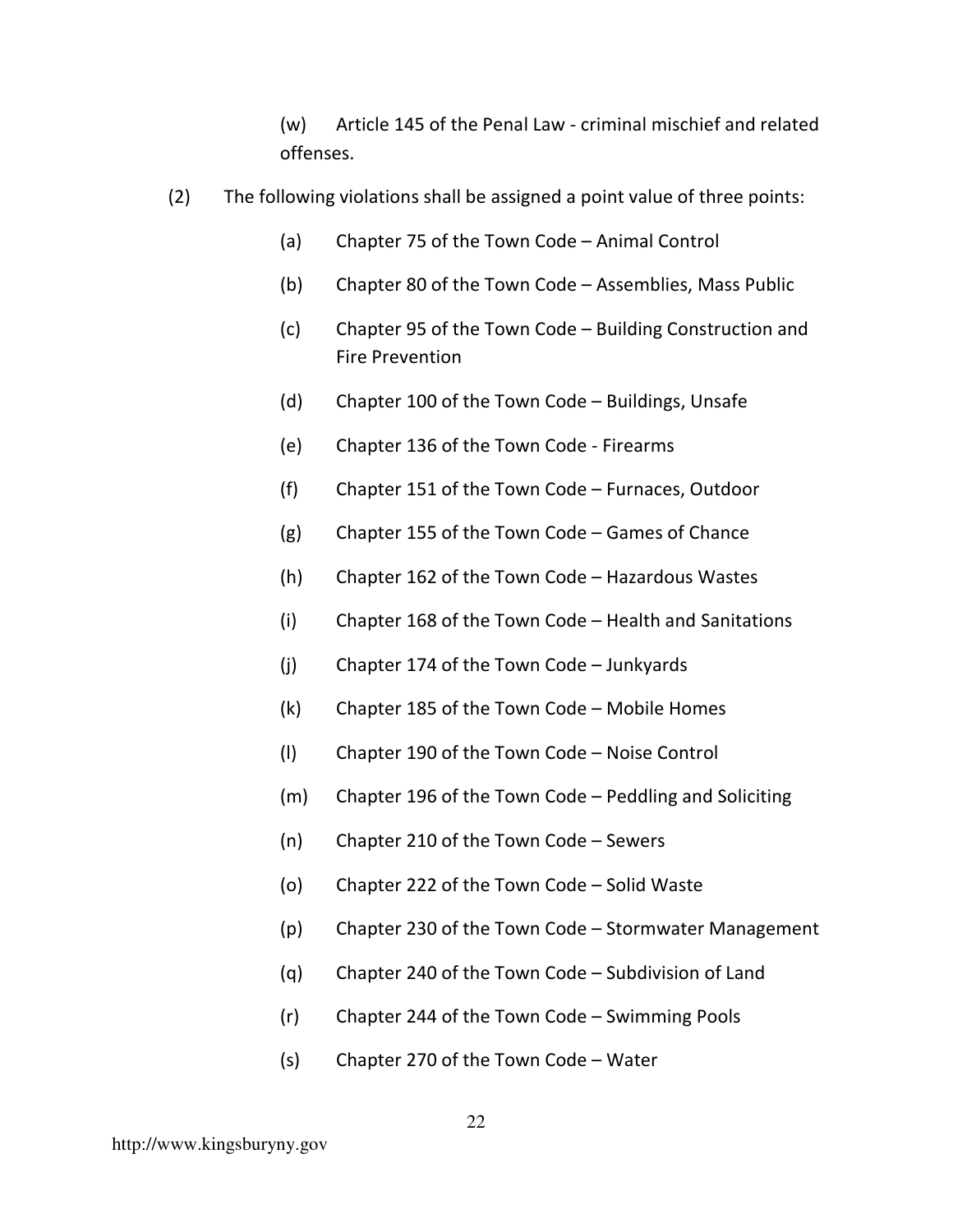- (t) Chapter 280 of the Town Code Zoning
- (u) 9 NYCRR Subtitle S, Chapter I New York State Uniform Fire Prevention and Building Code.
- (v) Sections 145.00, 145.05, 145.10, 145.12, 145.14 of the Penal Law- criminal mischief.

(3) For the purpose of this section, where a violation is continuous, each week a violation continues shall be deemed a separate violation. A conviction for a violation shall not be required, and such violation shall be established by a preponderance of the evidence. Evidence of a violation may include, but is not limited to, police reports, investigative reports, execution of search warrants, results of police surveillance, arrest and/or conviction of local, state and federal laws, activities associated with trafficking of controlled substances, finding of weapons and/or controlled substances on or near the property, increased volume of traffic associated with the property, excessive police attention as a result of citizen complaints, as well as notices, citations and orders issued by the Code Enforcement Officer. However, a conviction as defined in accordance with the provisions of § 1.20 of the Criminal Procedure Law shall constitute conclusive proof of a violation. Conviction of an attempt to commit a violation of any of the specified provisions shall be considered a conviction for a violation of the specified provision.

## **§ 192-3. Powers of Town Board with respect to public nuisances.**

In addition to the enforcement procedures established elsewhere, the Town Board or the Town Board's designees, after notice and opportunity for a hearing with respect to a public nuisance, shall be authorized:

A. Any action necessary to abate the nuisance, including but not limited to cleaning, painting, repairing or demolishing any building, structure or place. The cost of any such remedy shall constitute a property tax lien against the property upon which such remedy is applied; or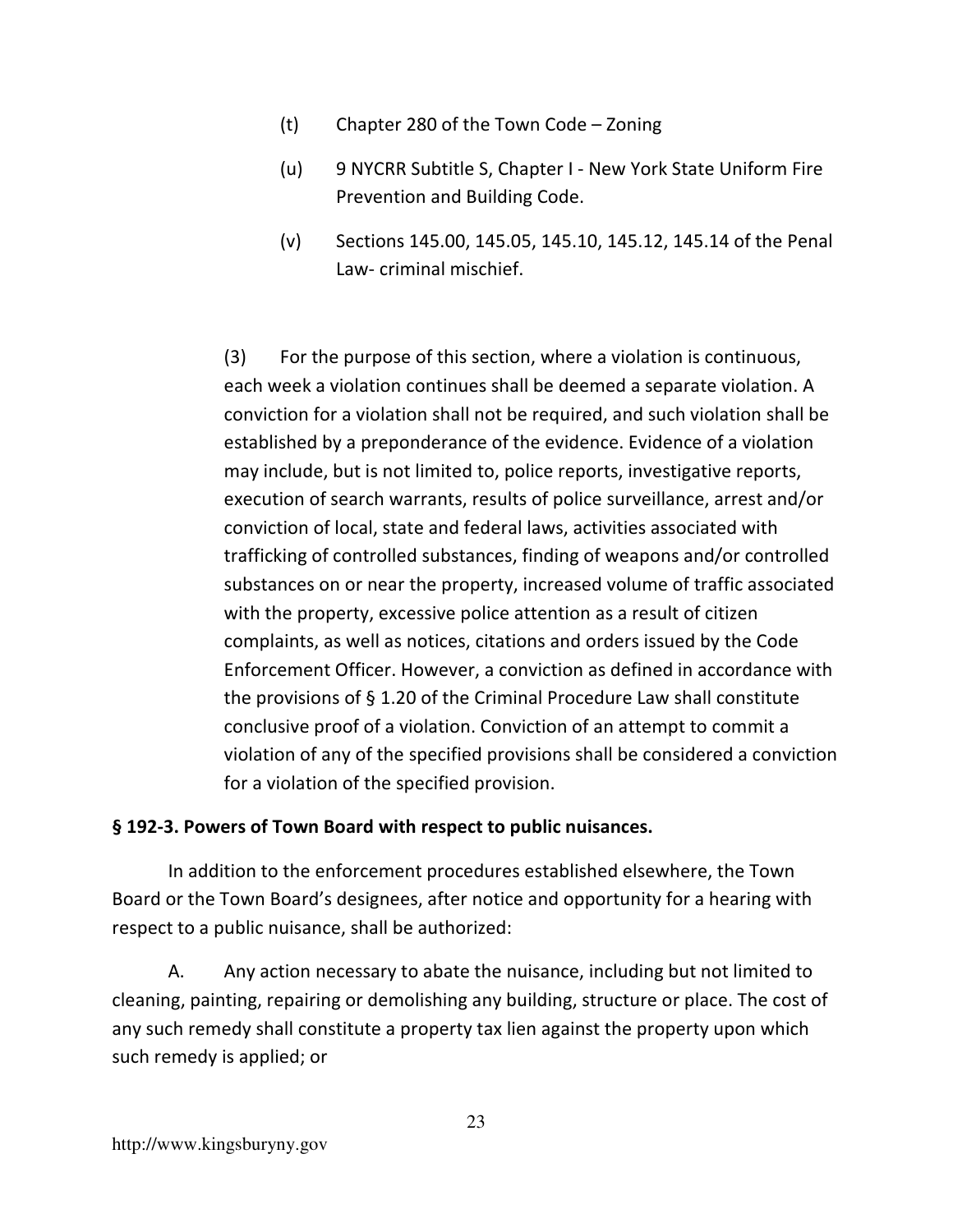B. The imposition of a fine not to exceed \$1,000 upon the owner, lessor or lessee of the building, structure or place where the nuisance is found to have occurred; or

C. Upon Town Board Authorization the Town Board may commence a proceeding in the name of the Town in the Supreme Court of Washington County or any other Court of competent jurisdiction to obtain an Order of the Court to suspend for a period not to exceed six months or revoke for a period of one year any occupational license or permit issued by the Town related to the conduct of a business or trade at the premises, which suspension or revocation shall also apply to any other location operated by the holder for which the license or permit is required; or

D. Upon Town Board Authorization the Town Board may commence a proceeding in the name of the Town in the Supreme Court of Washington County or any other Court of competent jurisdiction to obtain an Order of the Court to suspend for a period not to exceed six months or to revoke for a period of one year a certificate of occupancy issued for such premises, and to prevent the operator from obtaining a new certificate of occupancy for another location for the period of suspension or revocation; or

E. Upon Town Board Authorization the Town Board may commence a proceeding in the name of the Town in the Supreme Court of Washington County or any other Court of competent jurisdiction to obtain an Order of the Court to order the closing of the building, structure or place to the extent necessary to abate the nuisance; or

F. Any combination of the above.

# **§ 192-4. Service of notice.**

A. Prior to the issuance of orders or upon commencing any action in the Supreme Court or other court having jurisdiction by the Town Board or the Town Board's designee pursuant to this section, the Town Board or the Town Board's designee shall give notice and opportunity for a hearing to the owner, lessor, lessee and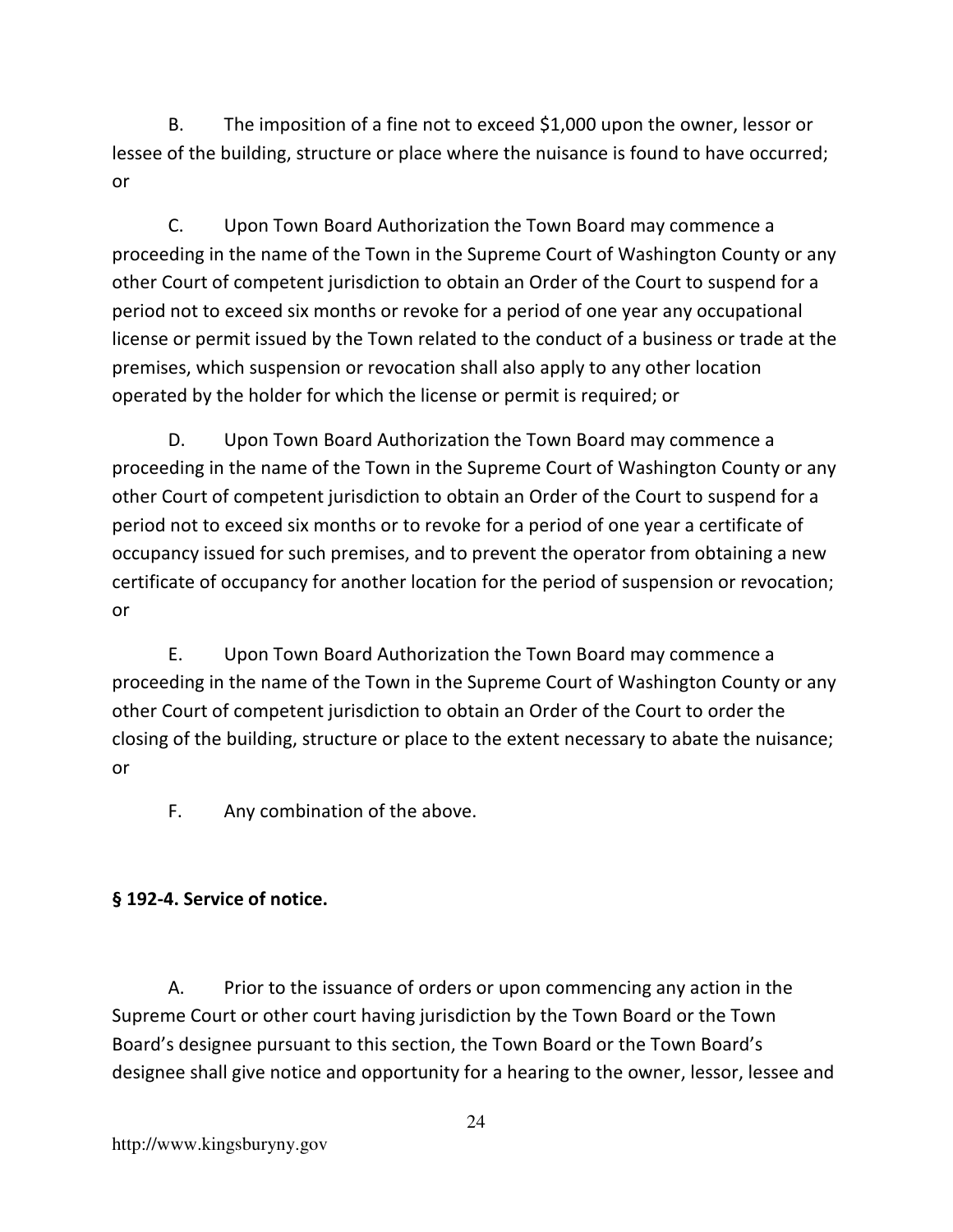mortgagee of a building, structure or place wherein the public nuisance is being conducted, maintained or permitted. Such notice shall be served upon an owner pursuant to Article 3 of the Civil Practice Law and Rules, upon a lessor or lessee pursuant to § 735 of the Real Property Actions and Proceedings Law and upon a mortgagee by means of certified mail, return receipt requested, sent to the mortgagee's last known address, provided that any service other than delivery to the person to be served shall be complete immediately upon delivery, mailing or posting without the necessity of filing proof of service with the clerk of any court before the hearing. The person in whose name the real estate affected by the orders by the Town Board or the Town Board's designee is recorded in the office of the County Clerk shall be presumed the owner thereof. Proceedings shall be commenced by service of the notice and opportunity for a hearing within 60 days after the occurrence of the most recent violation cited in the notice.

B. The lack of knowledge, acquiescence or participation in or responsibility for a public nuisance on the part of the owners, lessors, lessees, mortgagees and all those persons in possession or having charges as agent or otherwise, or having any interest in the property, real or personal, used in conducting or maintaining the public nuisance, shall not be a defense by such owners, lessors and lessees, mortgagees and such other persons.

C. Orders of the Town Board or the Town Board's designee issued pursuant to this section and upon the written directive of the Town Board or the Town Board's designee. Officers of the Washington County Sheriff's Office are authorized to act upon and enforce such orders.

D. Five business days after the posting of an order issued pursuant to this section, and upon the written directive of the Town Board or the Town Board's designee, officers of the Washington County Sheriff's Office are authorized to act upon and enforce such orders.

E. Where the Town Board or the Town Board's designee closes a building, structure or place pursuant to this chapter, such closing shall be for such period as the Town Board or the Town Board's designee may direct, but in no event shall the closing be for a period of more than one year from the posting of the order pursuant to this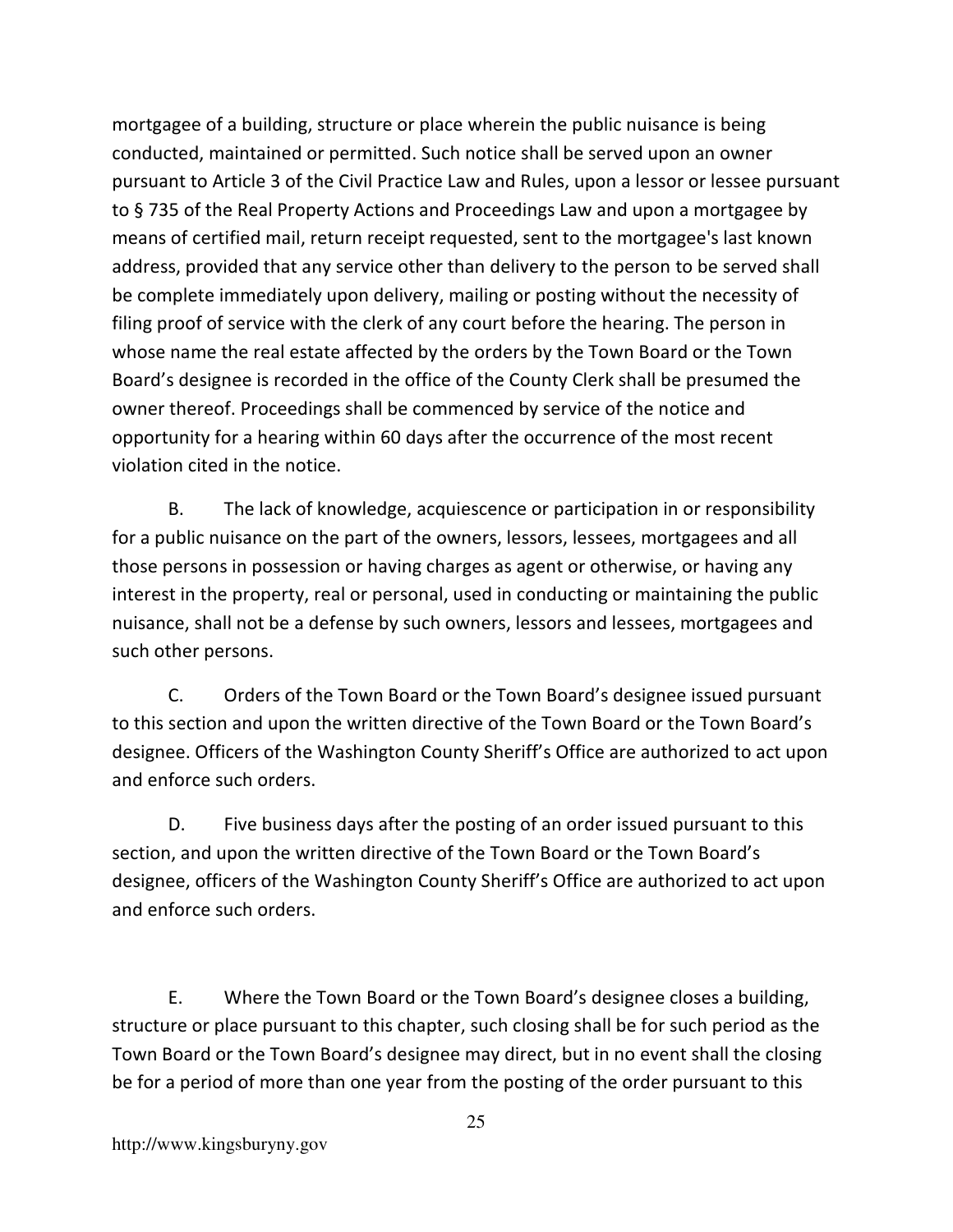chapter. If the owner, lessor or lessee shall file a bond in an amount determined by the Town Board or the Town Board's designee, but which may not exceed the value of the property ordered to be closed, and submit proof satisfactory to the Town Board or the Town Board's designee that the nuisance has been abated and will not be created, maintained or permitted for such period of time as the building, structure or place has been directed to be closed by the order of the Town Board or the Town Board's designee, then the Town Board or the Town Board's designee may vacate the provisions of the order that directs the closing of the building, structure or place.

F. A closing directed by the Town Board or the Town Board's designee pursuant to this chapter shall not constitute an act of possession, ownership or control by the Town of the closed premises.

# **§ 192-5. Penalties for offenses.**

A. It shall be a misdemeanor for any person to use or occupy or to permit any other person to use or occupy any building, structure or place, or a portion thereof, ordered closed by the Town Board or the Town Board's designee. Mutilation or removal of a posted order of the Town Board or the Town Board's designee shall be punishable by a fine not exceeding \$250 or imprisonment for a period not exceeding 15 days, or both, for conviction of a first offense; for conviction of a second offense, both of which were committed within a period of three years, punishable by a fine of not less than \$250 nor more than \$500 or imprisonment for a period not to exceed 30 days, or both; and upon conviction for a third offense or subsequent offense, all of which were committed within a period of five years, punishable by a fine of not less than \$500 nor more than \$750 or imprisonment for a period not to exceed 60 days, or both, provided that such orders contain therein a notice of such penalty.

B. Intentional disobedience or resistance to any provision of the orders issued by the Town Board or the Town Board's designee pursuant to this chapter, in addition to any other punishment prescribed by law, shall be punishable by a fine of not more than \$1,000 or by imprisonment not to exceed six months, or both.

## **§ 192-6. Rules and regulations.**

The Town Board or the Town Board's designee may promulgate rules and regulations to carry out and give full effect to the provisions of this chapter.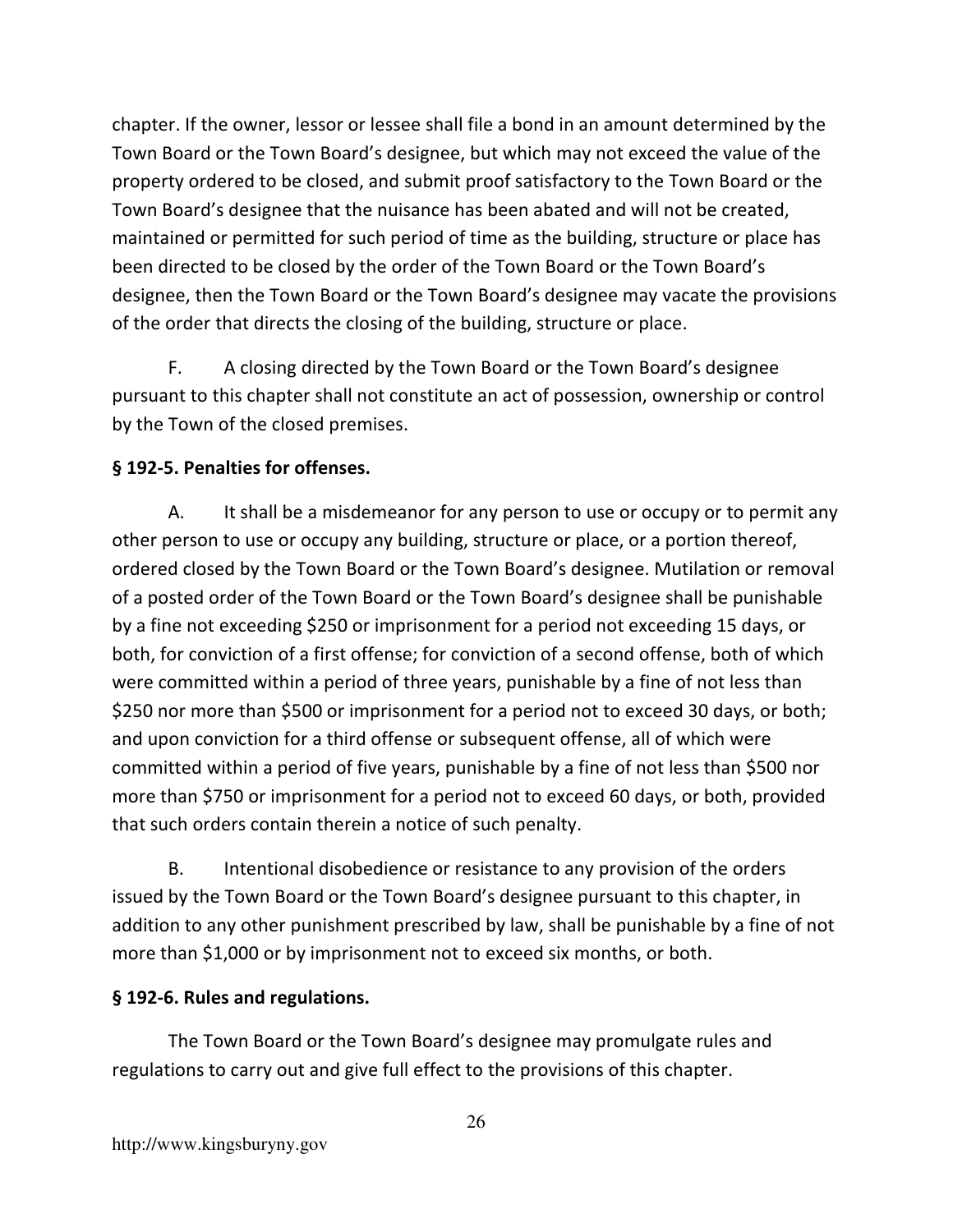### **§ 192-7. Severability.**

 If any provision of this chapter or the application thereof to any person or circumstance is held invalid, the remainder of this chapter and the application of such provisions to other persons and circumstances shall not be rendered invalid thereby.

### **§ 192-8. When effective.**

This chapter shall take effect immediately upon filing with the Secretary of State.

### LEGAL UPDATE:

Attorney Meyer reported the Town of Kingsbury is about to receive a notice from the Town of Fort Edward requesting they be the lead agency relative to SEQR for a subdivision application for Lock 8 Way. Meyer explained all the Kingsbury Board would be doing would be authorizing the Planning Board of Fort Edward to conduct SEQR. A **motion** by Councilman Bromley seconded by Councilman Doyle and carried by a vote of 5 ayes authorizing the Town of Fort Edward to act as lead agency for SEQR for a subdivision application for Lock 8 Way.

Attorney Meyer reported he had received phone calls and correspondence from Bill Nikas requesting the Town accept another portion of Quarry Circle Road, so that he can sell more lots. If the Board has no objection he will request that Nikas put together the deed, title insurance policy and the standard documents the Town Board requires. Superintendent of Highways Michael Graham commented he had talked to Bill Nikas and explained he would like to refrain from putting on topcoat, the binder is fine. Graham would like to wait until the construction of homes is complete because the heavy equipment used during construction would damage the topcoat. Attorney Meyer commented Mr. Nikas would like a substitution for the \$37,000.00 presently held, whether it be a personal guarantee or some other form. Attorney Meyer recommended that financial surety be required of any law applicants. A **motion** by Councilman Freebern seconded by Councilman Doyle and carried by a vote of 5 ayes for the Town of Kingsbury to enter into an inter-municipal agreement with Town of Fort Edward to hire an engineer to study the expansion of the sewer district. The agreement is an authorization for the Towns to go out to bid for engineering costs, therefore there is no cost to the Town at this time. Councilman Bromley asked Attorney Meyer to go back to the discussion about Quarry Circle Road. He asked what determined the cost of the topcoat for Quarry Circle Road. Superintendent of Highways Michael Graham stated Peckham's came in and measured and quoted a price for the topcoat. There is money in escrow to pay for the topcoat and additional funds must be added for the next phase of the road. Superintendent Graham will measure and get a quote in April for the cost of the topcoat. Councilman Bromley asked if there was an update on East Side. Attorney Meyer stated he had nothing new, but the DEC is continuing to investigate the Burgoyne Avenue and Route 149 site.

Supervisor Hogan reported Comptroller Mary Ordway had given him two resolutions that needed to be passed and attached and made part of the minutes.

#### **RESOLUTION NUMBER 4 OF 2017 Introduced by Councilman Freebern, who moved its adoption**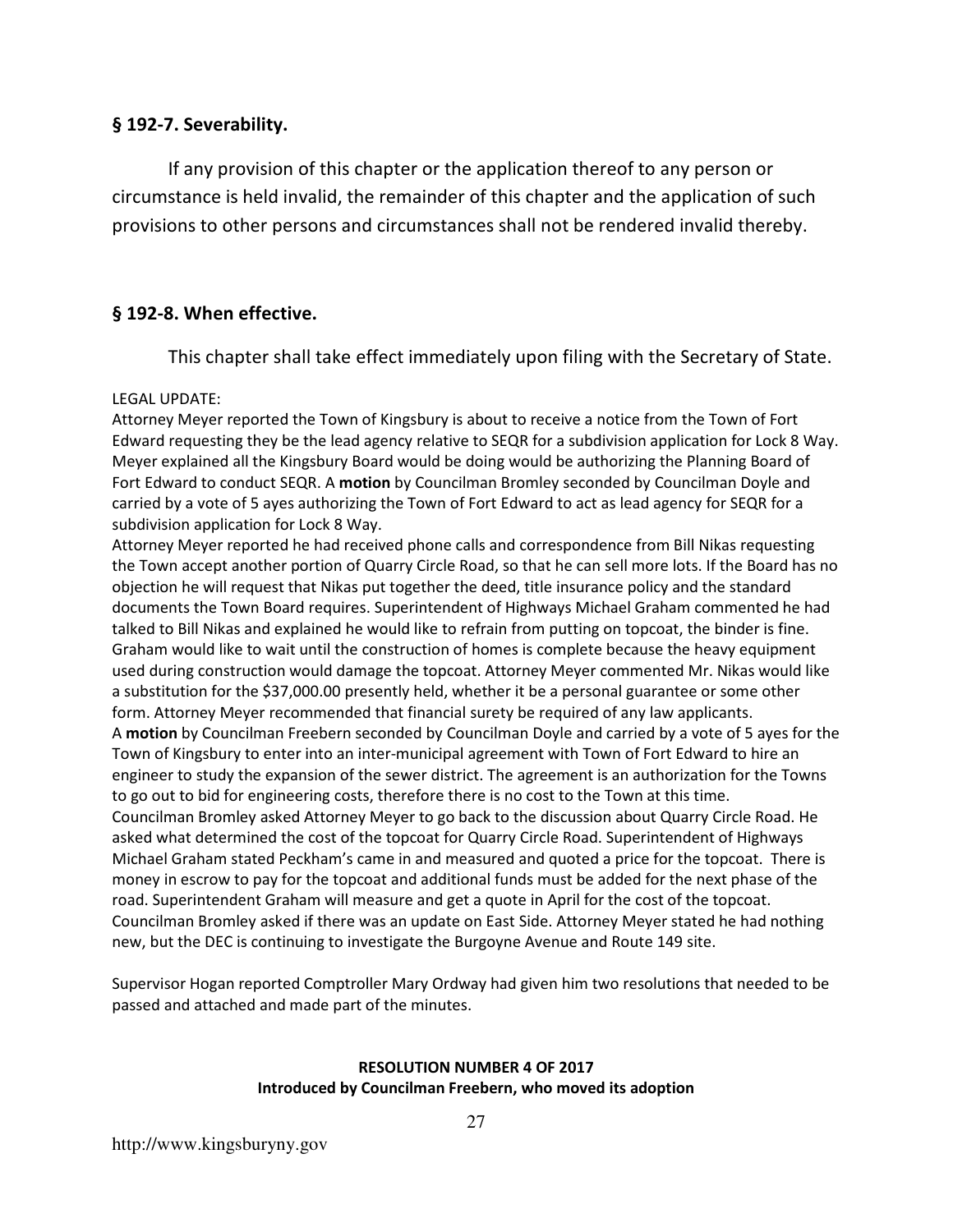### **Seconded by Councilman Doyle A RESOLUTION ESTABLISHING THE STANDARD WORK DAY FOR ELECTED AND APPOINTED OFFICIALS (SEE ATTACHED) RESOLUTION NUMBER 5 OF 2017 Introduced by Councilman Collins, who moved its adoption Seconded by Councilman Doyle A RESOLUTION ESTABLISHING THE STANDARD WORK DAY FOR EMPLOYEES (SEE ATTACHED)**

Town Clerk submitted the following Supervisor Report to the Town Board:

| TO:                                           | Supervisor Hogan<br>Councilman: Bromley, Collins, Doyle & Freebern |
|-----------------------------------------------|--------------------------------------------------------------------|
| FROM:                                         | Tax Collector: Cynthia A. Bardin                                   |
| SUBJECT:                                      | 2017 Town & County Tax Collection                                  |
| DATE:                                         | February 21, 2017                                                  |
| Penalties Collected Feb. 1 - Feb 6 - \$293.22 |                                                                    |
| Bank Interest for January                     | \$66.45                                                            |
| <b>Return Check Fees</b>                      | \$60.00                                                            |
| Paid to Supervisor- 2/7/17                    | S419.77                                                            |

The Town Clerk received a telephone call from Paul McCarty, Washington County Historian, who questioned the start date of recently passed Town Historian, Paul Loding. Mr. McCarty stated there was a plan by the Hill Committee of which Paul Loding was a member; to plant a tree and install a plaque in the Union Cemetery in his memory.

Todd Humiston, Dog Control Officer, asked with Local Law No.2 of 2017 Noise Ordinance passing, does he have to do anything with the dog control portion of the barking law. Attorney Meyer explained not necessarily he has a choice of laws to enforce.

Superintendent of Highways Michael Graham thanked Supervisor Hogan for his help snow plowing. The Town Highway crew has been able to fill potholes due to the good weather.

Supervisor Hogan reported the sub-committee met to review the resumes for a Grant Writer. The Board will request the three candidates be present at the March 20, 2017 Board Meeting to deliver a 10 – 15 minute presentation. The Town Clerk will notify the candidates of the Board's request.

A **motion** by Councilman Freebern seconded by Councilman Bromley and carried by a vote of 5 ayes to accept the following reports from certain officers for the month of January as follows:

Dog Control Officer: Complaints/Calls 89; Seizures 1; Unlicensed Dogs 39; Bites Investigated 1; Mileage 409, 108 charged to Fort Edward, 128 charged to Fort Ann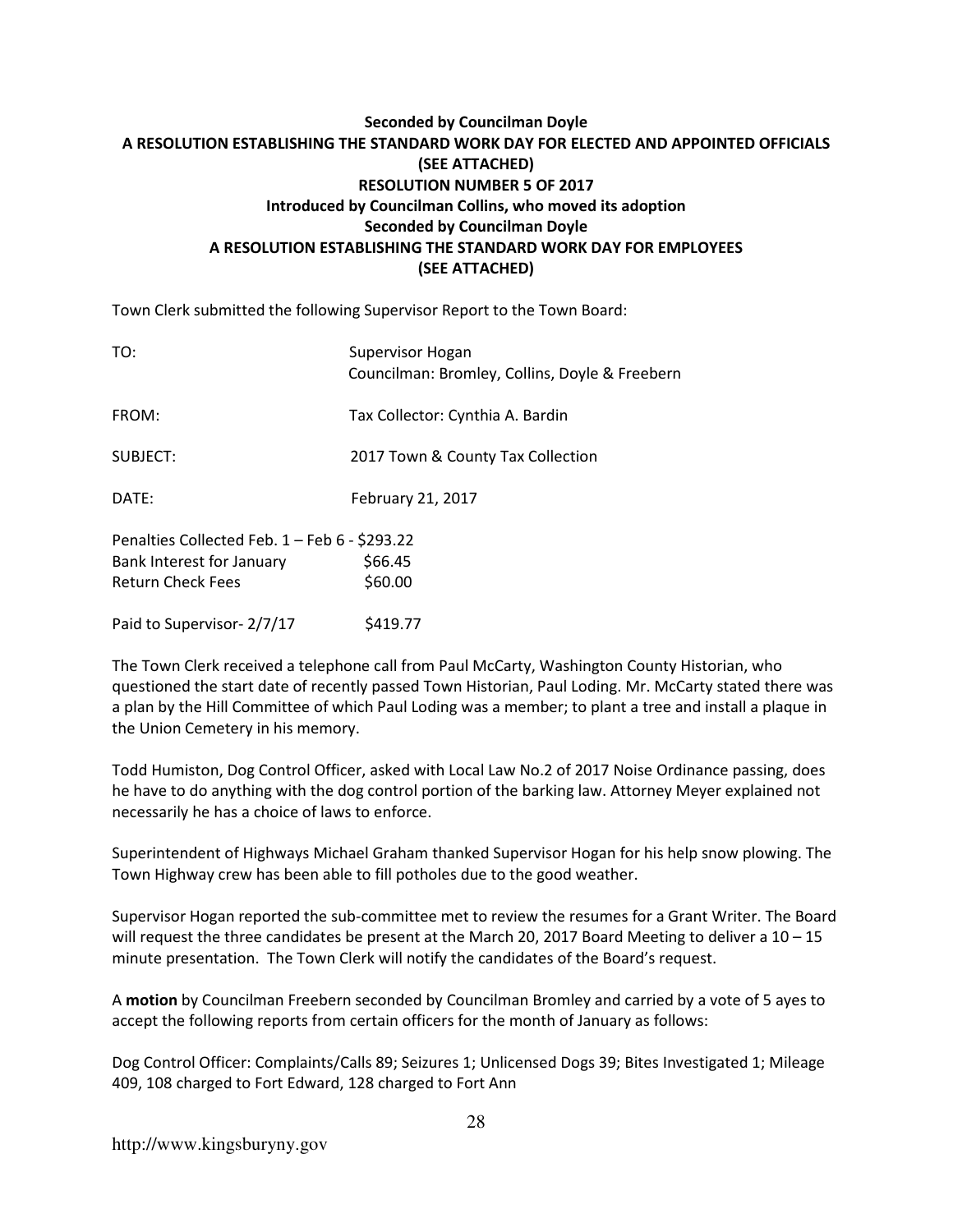Town Clerk: Paid to EnCon \$85.02; Paid to Supervisor \$2,409.76; Paid to NYS Dept. of Health; Paid to the Village of Hudson Falls;Paid to Ag & Markets for Population Control \$138.00 Assessor: Memorandum & Form RP-7114 pertaining to special franchise assessments

PUBLIC COMMENT: There being no public comment, a **motion** by Councilman Freebern seconded by Councilman Collins and carried by a vote of 5 ayes to enter into executive session at 7:32 PM to discuss the potential new hire of an Alternate Dog Control Officer and matters concerning Lock 8 Way.

A **motion** by Councilman Freebern seconded by Councilman Collins and carried by a vote of 5 ayes to exit the executive session at 7:52 P. A **motion** by Councilman Bromley seconded by Councilman Doyle and carried by a vote of 5 ayes to hire Mike Hayes as an Alternate Dog Control Officer.

There being no further business before the Board a **motion** by Councilman Collins seconded by Councilman Doyle and carried by a vote of 5 ayes to adjourn the meeting at 7:53 PM.

Respectfully submitted,

Cynthia A. Bardin, Town Clerk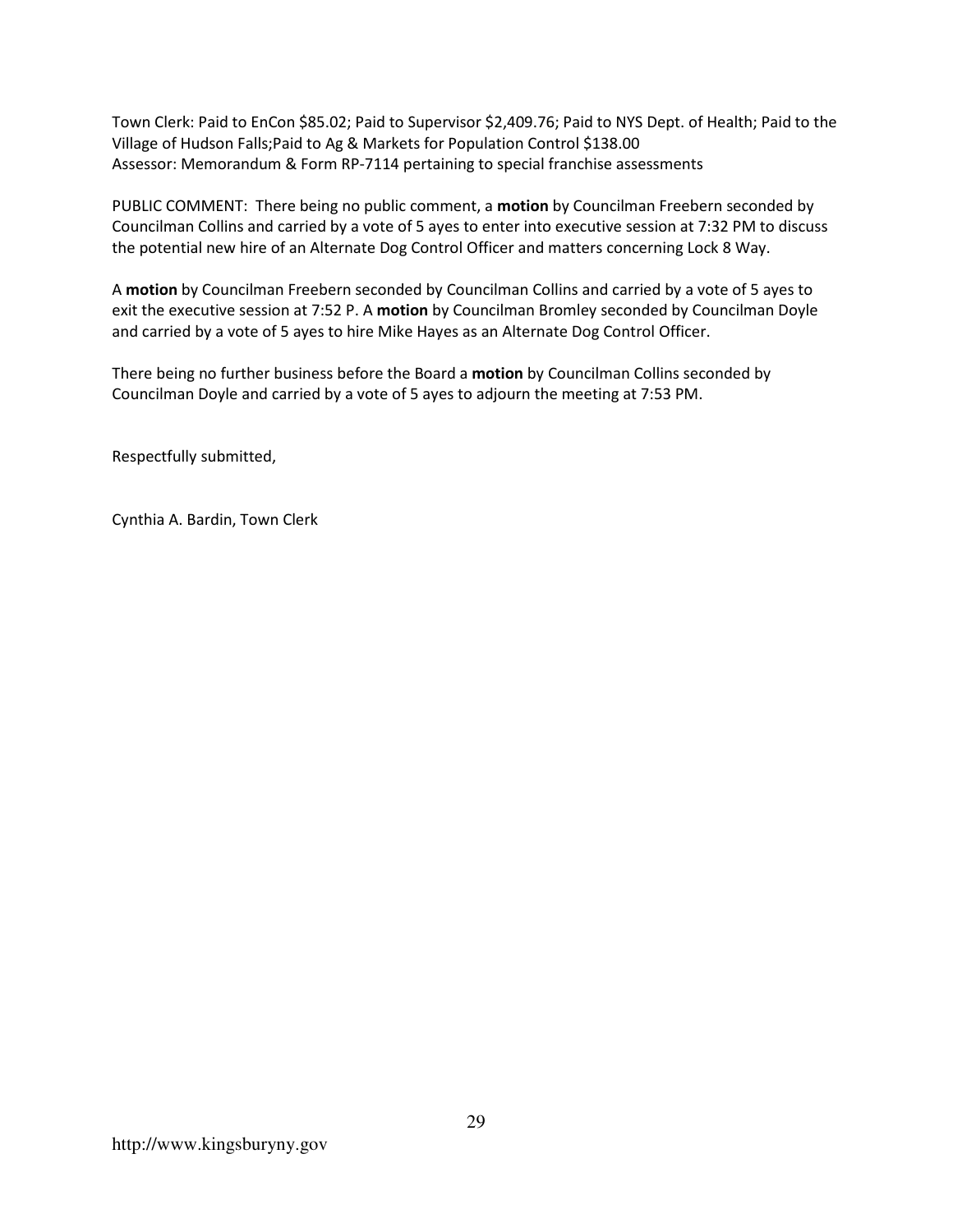| <b>TOWN OF KINGSBURY</b>                                    |                 |                                                                                       |  |
|-------------------------------------------------------------|-----------------|---------------------------------------------------------------------------------------|--|
| <b>LOCATION CODE: 30395</b>                                 |                 | STANDARD WORK DAY RESOLUTION FOR EMPLOYEES                                            |  |
|                                                             |                 | <b>RS 2418</b>                                                                        |  |
|                                                             |                 |                                                                                       |  |
|                                                             |                 |                                                                                       |  |
|                                                             |                 |                                                                                       |  |
|                                                             |                 |                                                                                       |  |
|                                                             |                 | BE IT RESOLVED, THAT THE TOWN OF KINGSBURY, LOCATION CODE 30395, HEREBY ESTABLISHES   |  |
|                                                             |                 | THE FOLLOWING AS STANDARD WORK DAYS FOR ITS EMPLOYEES AND WILL REPORT DAYS WORKED TO  |  |
|                                                             |                 | THE NEW YORK STATE AND LOCAL EMPLOYEES' RETIREMENT SYSTEM BASED ON THE TIME KEEPING   |  |
|                                                             |                 | SYSTEM OR THE RECORD OF ACTIVITIES MAINTAINED AND SUBMITTED BY THESE MEMBERS TO THE   |  |
| PERSONNEL OFFICER OF THIS BODY:                             |                 |                                                                                       |  |
|                                                             |                 |                                                                                       |  |
|                                                             |                 |                                                                                       |  |
|                                                             | <b>STANDARD</b> |                                                                                       |  |
| <b>TITLE</b>                                                | <b>WORK DAY</b> |                                                                                       |  |
| LABORERS REC.                                               |                 |                                                                                       |  |
| MEO'S HWY                                                   | $\frac{1}{8}$   |                                                                                       |  |
| <b>JUSTICE CLERK P/T</b>                                    | 6               |                                                                                       |  |
| PLANNING BOARD MEMBER                                       | 6               |                                                                                       |  |
| ZONING BOARD MEMBER                                         | 6               |                                                                                       |  |
|                                                             |                 |                                                                                       |  |
|                                                             |                 |                                                                                       |  |
| ON THIS DAY OF                                              |                 | .2017                                                                                 |  |
|                                                             |                 | Date enacted:                                                                         |  |
|                                                             |                 |                                                                                       |  |
| Signature of Personnel Officer                              |                 |                                                                                       |  |
|                                                             |                 |                                                                                       |  |
|                                                             |                 | I. MARY L. ORDWAY, PERSONNEL OFFICER OF THE GOVERNING BOARD OF THE TOWN OF KINGSBURY. |  |
|                                                             |                 | OF THE STATE OF NEW YORK, DO HEREBY CERTIFY THAT I HAVE COMPARED THE FOREGOING WITH   |  |
|                                                             |                 | THE ORIGINAL RESOLUTION PASSED BY SUCH BOARD, AT A LEGALLY CONVENED MEETING HELD ON   |  |
|                                                             |                 | THE DAY OF 2017 ON FILE AS PART OF THE MINUTES OF SUCH MEETING, AND THAT              |  |
| SAME IS A TRUE COPY THEREOF AND THE WHOLE OF SUCH ORIGINAL. |                 |                                                                                       |  |
|                                                             |                 |                                                                                       |  |
|                                                             |                 | I FURTHER CERTIFY THAT THE FULL BOARD CONSISTS OF 5 MEMBERS, AND THAT OF SUCH MEMBERS |  |
|                                                             |                 | WERE PRESENT AT AT SUCH MEETING AND THAT ____ OF SUCH MEMBERS VOTED IN FAVOR OF SUCH  |  |
|                                                             |                 |                                                                                       |  |
| RESOLUTION.                                                 |                 |                                                                                       |  |
|                                                             |                 |                                                                                       |  |
| IN WITNESS WHEREOF, I HAVE HERUNTO                          |                 |                                                                                       |  |
| SET MY HAND AND SEAL OF THE<br>TOWN OF KINGSBURY            |                 | <b>SEAL</b>                                                                           |  |